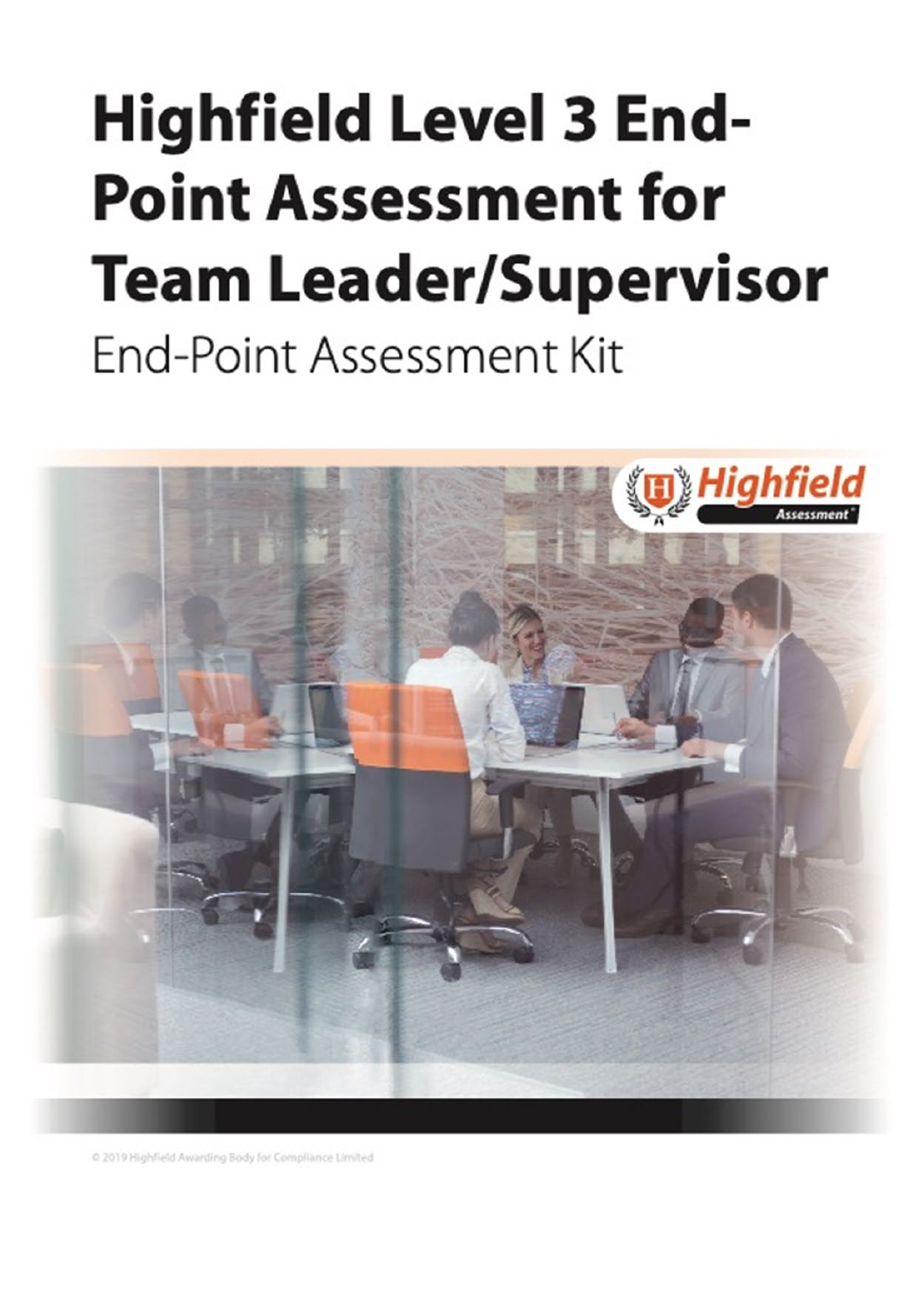# **Highfield Level 3 End-Point Assessment for Team Leader/Supervisor**

# EPA Kit

# Contents

Please click on the headings below to navigate to the associated section of the EPA kit.

| <b>Introduction</b>                                               |    |
|-------------------------------------------------------------------|----|
| <b>The Highfield Approach</b>                                     | 9  |
| <b>Gateway</b>                                                    | 10 |
| The Team Leader/Supervisor Apprenticeship Standard                |    |
| <b>Assessment summary</b>                                         | 29 |
| Assessing the presentation with questions and answers             | 31 |
| Assessing the professional discussion underpinned by portfolio of |    |
| evidence                                                          | 38 |

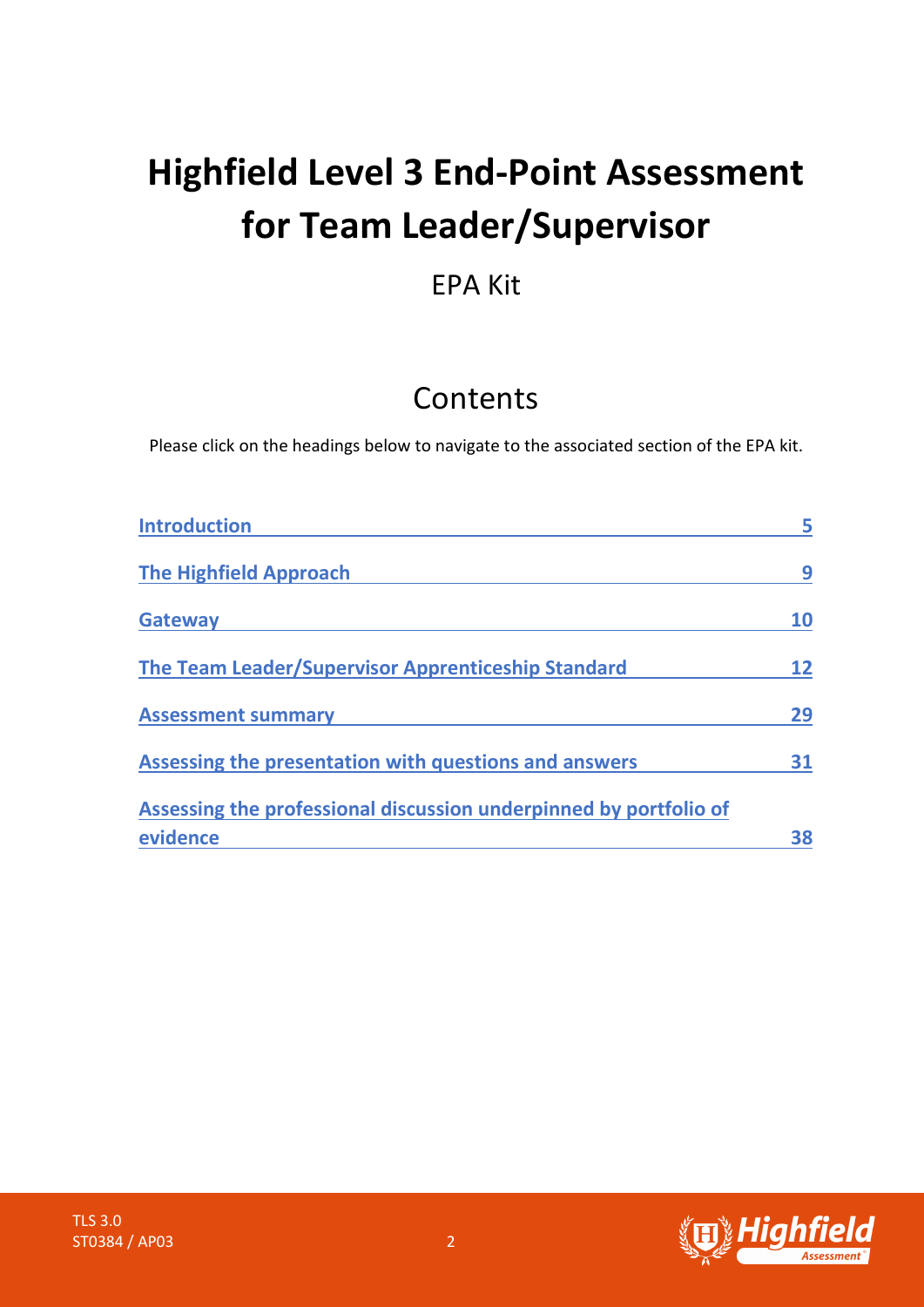# **How to use this EPA kit**

Welcome to the Highfield End-Point Assessment Kit for the Team Leader/Supervisor Apprenticeship Standard. This kit relates to assessment plan AP03.

Highfield is an independent end-point assessment organisation that has been approved to offer and carry out the independent end-point assessments for the Level 3 Team Leader/Supervisor Apprenticeship Standard. Highfield internally quality assures all endpoint assessments in accordance with its IQA process, and additionally, all end-point assessments are externally quality assured by the relevant EQA organisation.

The EPA kit is designed to outline all you need to know about the end-point assessments for this standard and will also provide an overview of the on-programme delivery requirements. In addition**,** advice and guidance for trainers on how to prepare apprentices for the end-point assessment is included. The approaches suggested are not the only way in which an apprentice may be prepared for their assessments, but trainers may find them helpful as a starting point.

Highfield also offers the Highfield Team Leader/Supervisor Apprenti-kit, a comprehensive learning resource, which is designed to be used on-programme.

For more information, please go to the Highfield Products website. Please note that the use of this kit is not a prerequisite for apprentices undertaking the Team Leader/Supervisor end-point assessment.

#### **Key facts**

**Apprenticeship Standard:** Team Leader/Supervisor **Level:** 3 **On Programme Duration:** Typically 12-18 months **EPA Window:** 4 months **Grading:** Pass/Distinction

**End-Point Assessment Methods:** Presentation and Q&A, professional discussion underpinned by portfolio of evidence

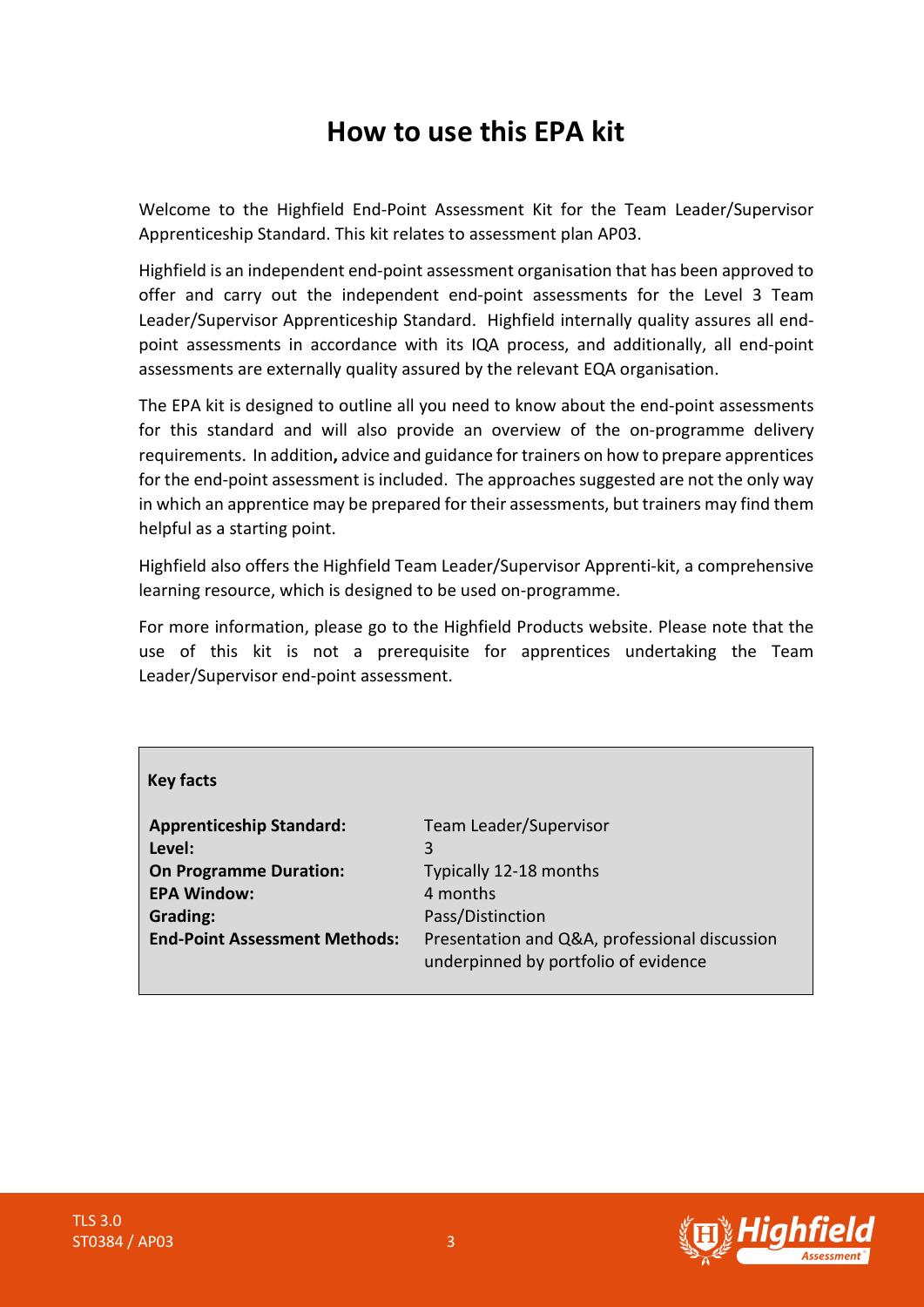#### **In this kit, you will find:**

- an overview of the standard and any on-programme requirements
- a section focused on delivery, where the standard and assessment criteria are presented in a suggested format that is suitable for delivery
- guidance on how to prepare the apprentice for gateway
- detailed information on which part of the standard is assessed by which assessment method
- suggestions on how to prepare the apprentice for each part of the end-point assessment
- a section focused on the end-point assessment method where the assessment criteria are presented in a format suitable for carrying out 'mock' assessments

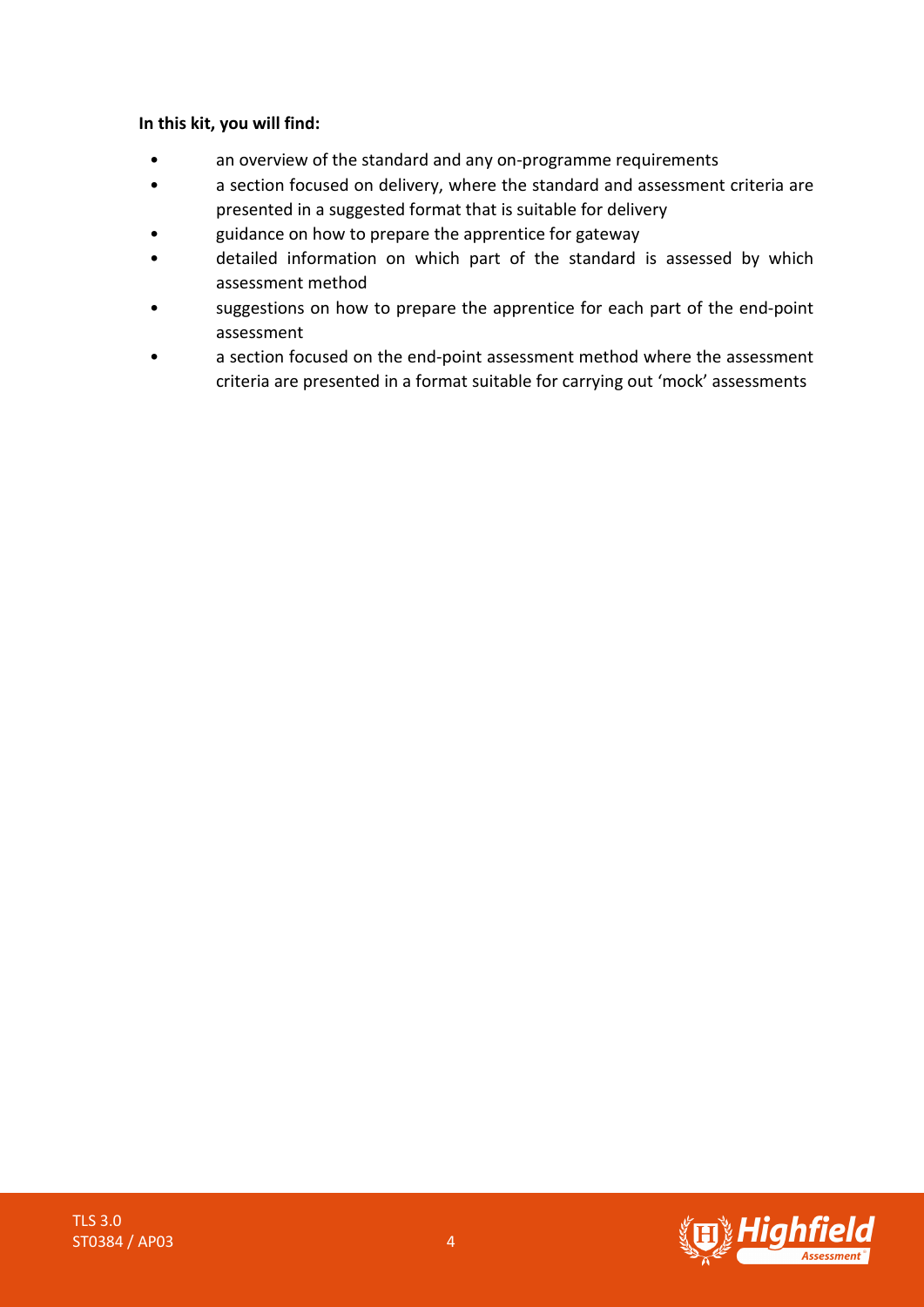# **Introduction**

### <span id="page-4-0"></span>**Standard overview**

A team leader/supervisor is a first-line management role, with operational/project responsibilities or responsibility for managing a team to deliver a clearly defined outcome. They provide direction, instructions and guidance to ensure the achievement of set goals. In the private, public or third sector and in all sizes of organisation, specific responsibilities will vary, but the knowledge, skills and behaviours needed by employees will be the same whatever the role.

Key responsibilities are likely to include supporting, managing and developing team members, managing projects, planning and monitoring workloads and resources, delivering operational plans, resolving problems and building relationships internally and externally.

Roles/occupations may include supervisor, team leader, project officer, shift supervisor, foreperson and shift manager.

On completion, apprentices may choose to register as associate members with the Chartered Management Institute or the Institute of Leadership & Management.

### **On-programme requirements**

Although learning, development and on-programme assessment are flexible, and the process is not prescribed, the following is the recommended baseline expectation for an apprentice to achieve full competence in line with the Team Leader/Supervisor Apprenticeship Standard.

The on-programme assessment approach will be agreed between the training provider and employer. The assessment will give an ongoing indication of an apprentice's performance against the final outcomes defined in the standard. The training provider will need to prepare the apprentice for the end-point assessment, including practising presentation skills and collation of the portfolio of evidence (e.g. provision of recordings of professional discussions or workplace evidence).

The training programme leading to end-point assessment should cover the breadth and depth of the standard using suggested on-programme assessment methods that integrate the knowledge, skills and behaviour components, and which ensure that the apprentice is sufficiently prepared to undertake the end-point assessment.

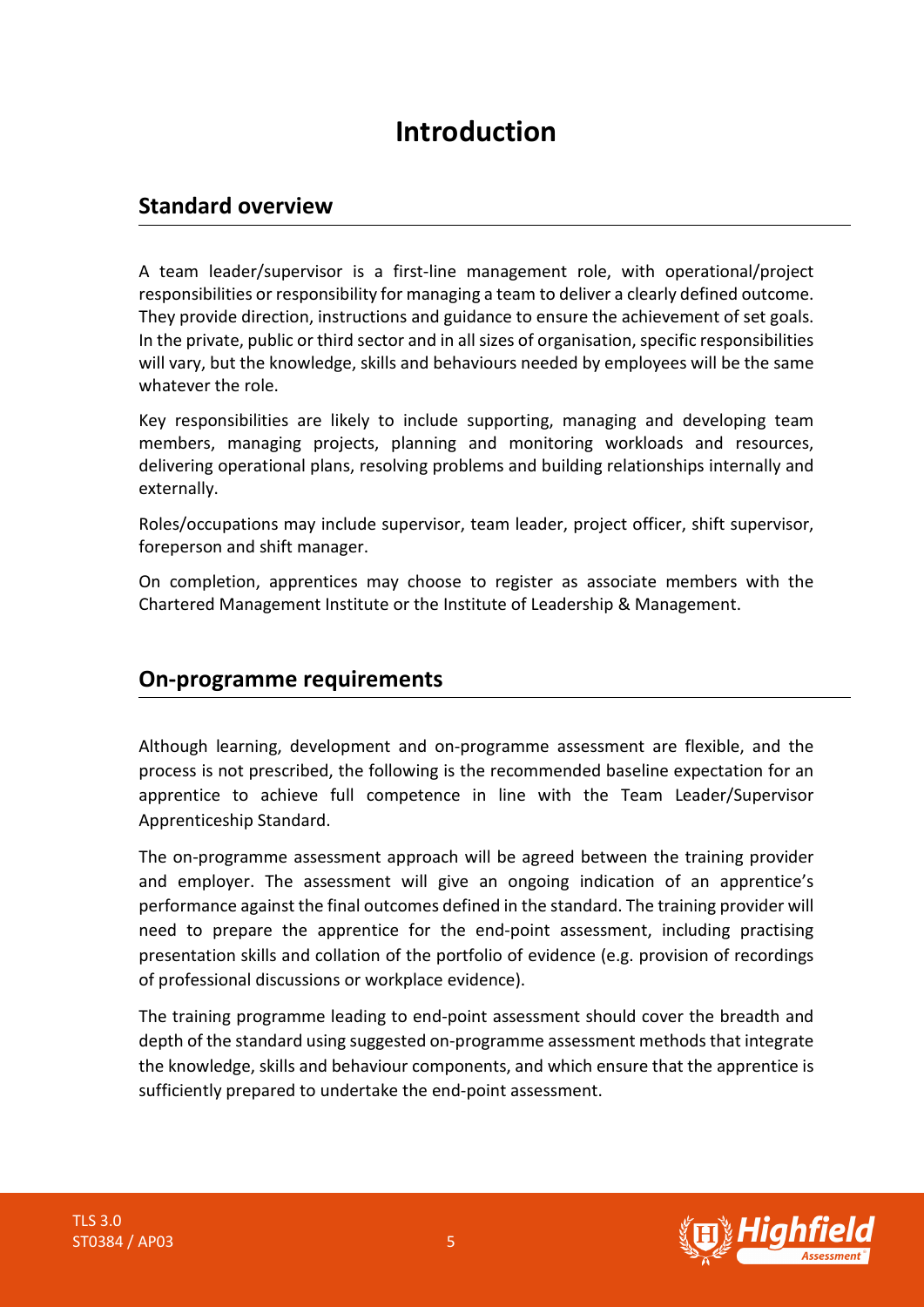Throughout the period of learning and development, and at least every 2 months, the apprentice should meet with the on-programme assessor to record their progress against the standard. At these reviews, evidence should be discussed and recorded by the apprentice. The maintenance of an on-programme record is important to support the apprentice, on-programme assessor and employer in monitoring the progress of learning and development and to determine when the apprentice has achieved full competence in their job role and is therefore ready for end-point assessment.

#### **Portfolio of evidence**

The portfolio of evidence gathered on-programme will be used by the apprentice during the professional discussion. It is not formally assessed, however, apprentices may refer to it during the discussion by showing the assessor examples of their work or by talking through their experiences.

The portfolio of evidence requirements are as follows.

- The format and structure of the portfolio must be agreed between the employer and apprentice, and ideally, will be presented electronically.
- There must be at least one piece of evidence relating to each knowledge, skill and behaviour mapped to the professional discussion. Each piece of evidence can be referenced against more than one knowledge, skill or behavioural requirement. It will typically contain 20 pieces of evidence.
- Reflective accounts and self-evaluation cannot be included as evidence. The portfolio should **not** include any methods of self-assessment.
- The portfolio should contain accounts of activities that have been completed and should be referenced against the relevant knowledge, skills and behaviours that will be assessed by the professional discussion. For example:
	- o video/audio extracts
	- o written statements
	- o project plans
	- o reports
	- o minutes
	- o observation reports
	- o presentations
	- o feedback from managers, supervisors or peers
	- o papers or reports written by the apprentice
	- o CPD log
	- o Personal development plan (PDP)
	- o performance reviews

This is not a definitive list and other evidence sources are permitted.

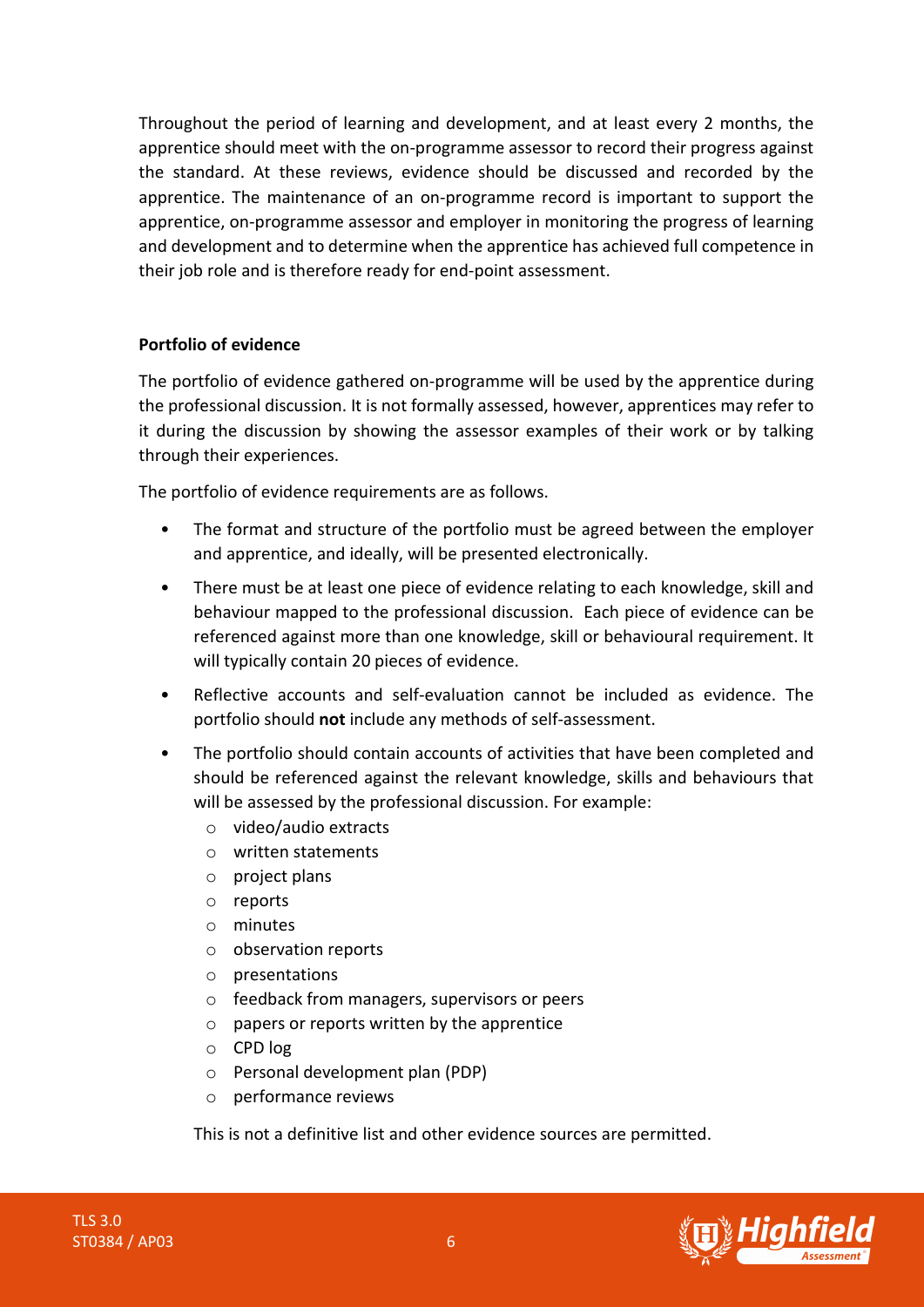- Any employer contributions should focus only on direct observation of evidence (for example witness statements) rather than opinions.
- The evidence provided must be valid and attributable to the apprentice and the portfolio of evidence must contain a statement from the employer confirming this.
- The portfolio of evidence must be submitted to Highfield at gateway.

A portfolio matrix sheet is available to download from the Highfield Assessment website and should be used to map the apprentice's portfolio of evidence to the Team Leader/Supervisor standards and accompany the portfolio when submitted to Highfield Assessment.

Written submissions may be provided to Highfield in any format (such as Dropbox or eportfolio). Access must be given to Highfield for only the learners who have been put forward for end-point assessment.

# **Additional, relevant on-programme qualification**

There are no mandatory qualifications for apprentices for this standard however employers may wish to choose the Highfield Level 3 Diploma in Management (RQF) or the Highfield Level 3 Diploma in Team Leading and Supervision (RQF) to help structure the onprogramme delivery.

# **Readiness for end-point assessment**

For an apprentice to be ready for the end-point assessments:

- they must have achieved level 2 English and maths.
- it is recommended that they are supported to become digitally literate where this is important to their role
- they must have gathered a portfolio of evidence against the required standards to be submitted at gateway.
- the line manager (employer) must be confident that the apprentice has developed all the knowledge, skills and behaviours defined in the apprenticeship standard and that the apprentice is competent in performing their role. To ensure this, the apprentice must attend a formal meeting with their employer to complete the gateway readiness report.

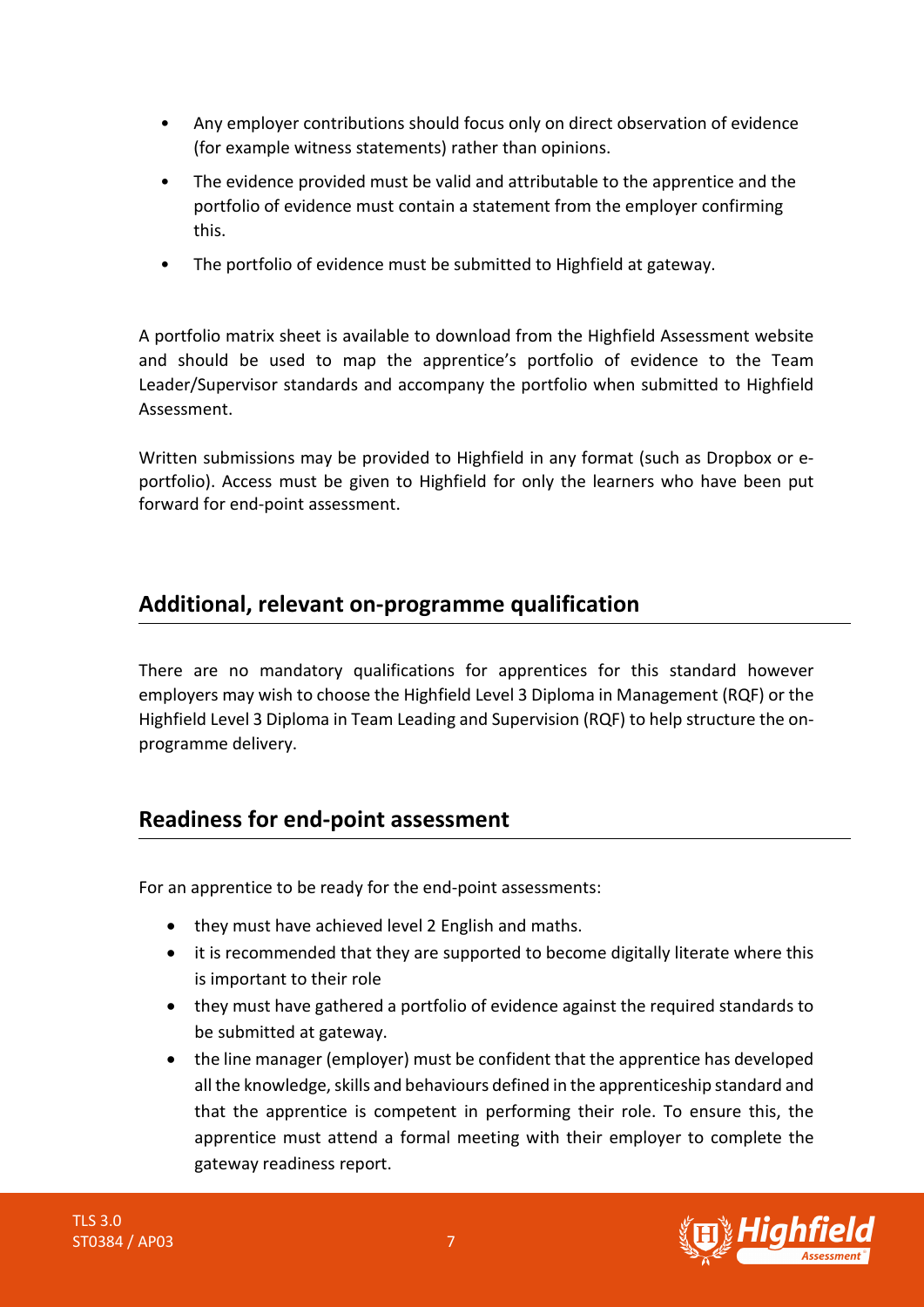• the apprentice and the employer should then engage with Highfield to agree on a plan and schedule for each assessment activity to ensure all components can be completed within the 4-month end-point assessment window.

### **Order of end-point assessments**

The recommended order of end-point assessment is as follows.

- Presentation with questions and answers
- Professional discussion underpinned by portfolio of evidence



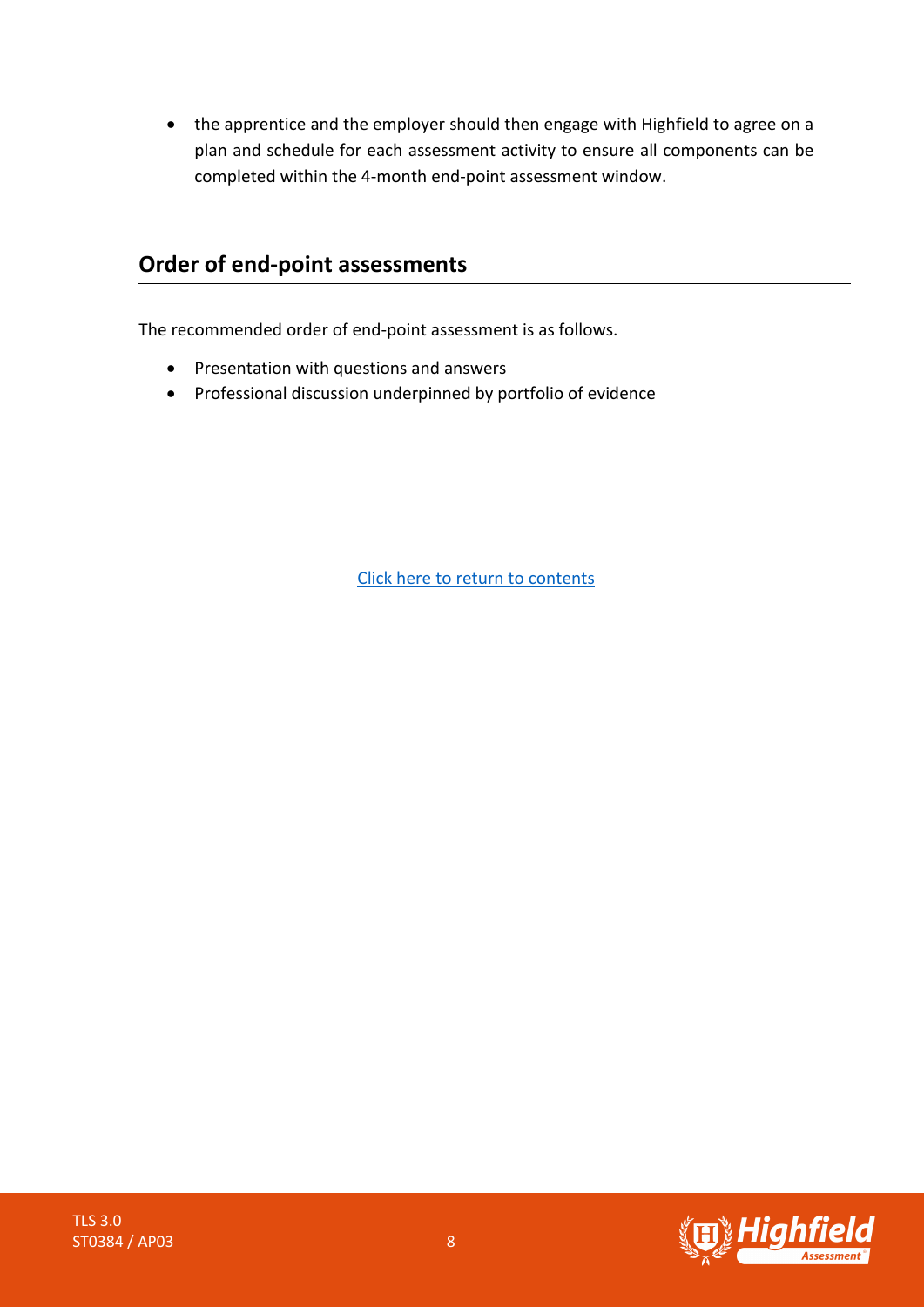# **The Highfield Approach**

<span id="page-8-0"></span>This section describes the approach Highfield has adopted in the development of this endpoint assessment in terms of its interpretation of the requirements of the end-point assessment plan and other relevant documents.

#### **Documents used in developing this end-point assessment**

Standard (2016)

<https://www.instituteforapprenticeships.org/apprenticeship-standards/team-leader-supervisor/>

End-point assessment plan (2017 ST 0384/AP03)

[https://www.instituteforapprenticeships.org/media/4338/st0384\\_team-leader](https://www.instituteforapprenticeships.org/media/4338/st0384_team-leader-supervisor_l3_ap-for-publication_22062020.pdf)[supervisor\\_l3\\_ap-for-publication\\_22062020.pdf](https://www.instituteforapprenticeships.org/media/4338/st0384_team-leader-supervisor_l3_ap-for-publication_22062020.pdf)

#### **Specific considerations**

All of the pass and distinction criteria used within the end-point assessment have been taken from the assessment plan – AP03. There is no carry-over of assessment criteria between assessment methods.

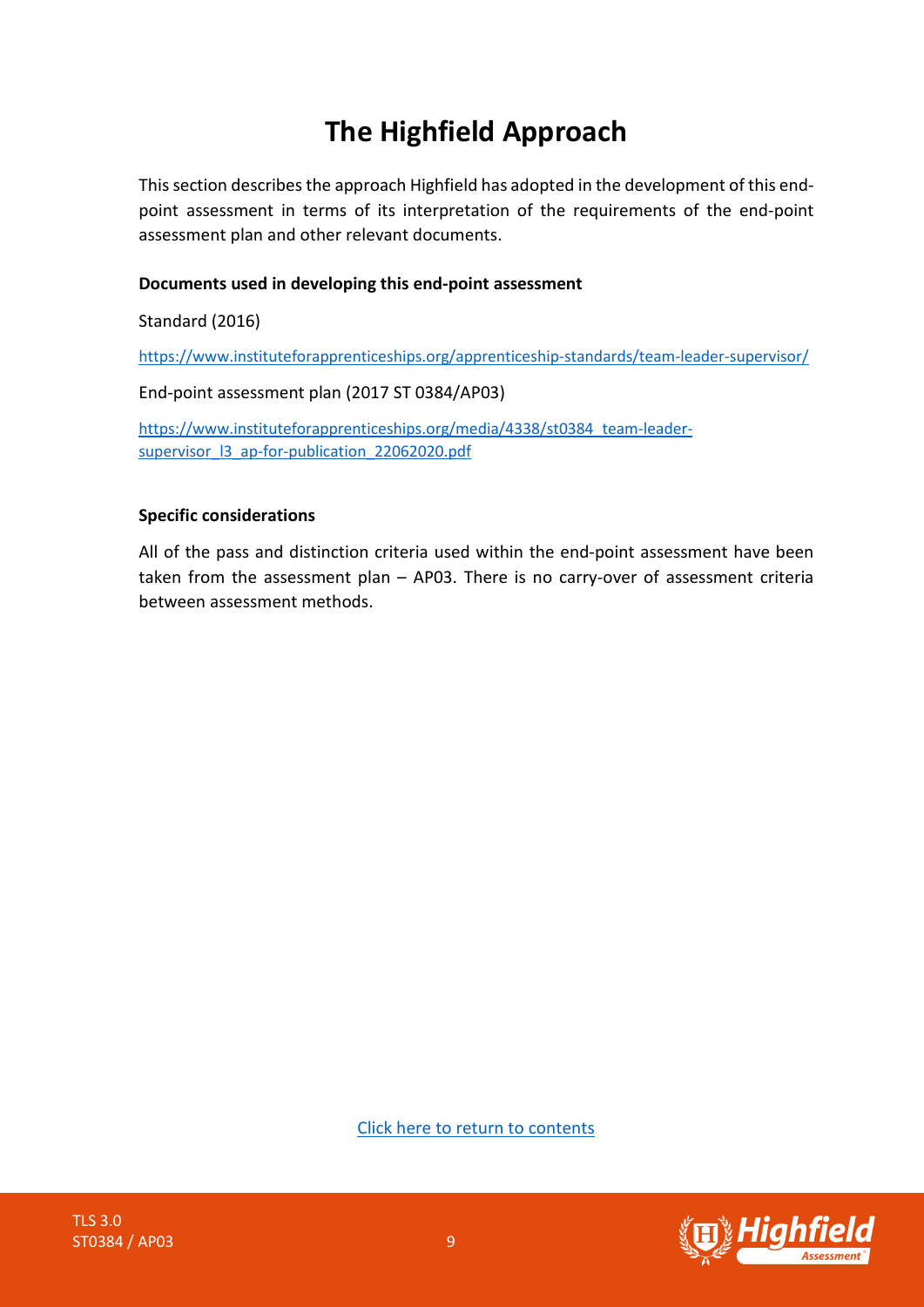# **Gateway**

# <span id="page-9-0"></span>**How to prepare for gateway**

After apprentices have completed their on-programme learning, they should be ready to pass through 'gateway' to their end-point assessment.

Gateway is a meeting that should be arranged between the apprentice, their employer and training provider to determine that the apprentice is ready to undertake their endpoint assessment. The apprentice should prepare for this meeting by bringing along workbased evidence, including:

- customer feedback
- recordings
- manager statements
- witness statements

As well as evidence from others, such as:

- mid and end-of-year performance reviews
- feedback to show how they have met the apprenticeship standards while onprogramme

In advance of gateway, apprentices will need to have:

- achieved level 2 English
- achieved level 2 maths
- produced a portfolio of evidence

Apprentices should be advised by employers and providers to gather this evidence and undertake these qualifications during their on-programme training. It is recommended that employers and providers complete regular checks and reviews of this evidence to ensure the apprentice is progressing and achieving the standards before the formal gateway meeting is arranged.

# **The gateway meeting**

The gateway meeting should last around 1 hour and must be completed on or after the apprenticeship on-programme end date. It should be attended by the apprentice and the relevant people who have worked with the apprentice on-programme, such as the line manager/employer or mentor, the on-programme trainer/training provider and/or a senior manager (as appropriate to the business).

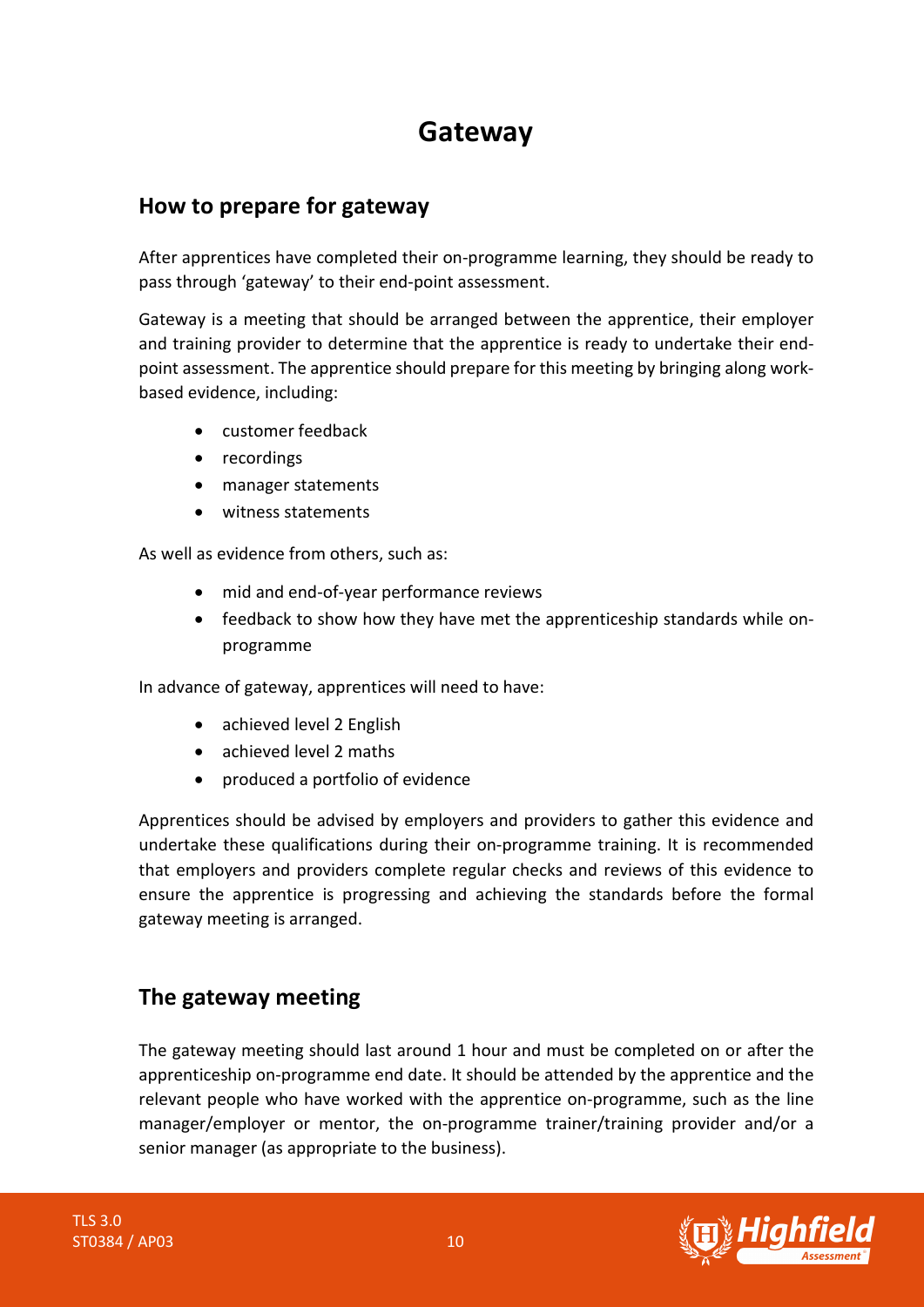During the meeting, the apprentice, employer and training provider will discuss the apprentice's progress to date and confirm if the apprentice has met the full criteria of the apprenticeship standard during their on-programme training. The **gateway readiness report** should be used to log the outcomes of the meeting and should be agreed by all 3 parties. This report is available to download from the Highfield Assessment website.

The report should then be submitted to Highfield to initiate the end-point assessment process. If you require any support completing the gateway readiness report, please contact your employer engagement manager at Highfield Assessment.

**Please note:** a copy of the standard should be available to all attendees during the gateway meeting.

#### **Reasonable adjustments and special considerations**

Highfield Assessment has measures in place for apprentices who require additional support. Please refer to the Highfield Assessment Reasonable Adjustments Policy for further information/guidance.

#### **ID requirements**

Highfield Assessment will need to ensure that the person undertaking an assessment is indeed the person they are claiming to be. All employers are therefore required to ensure that each apprentice has their identification with them on the day of the assessment so the end-point assessor can check.

Highfield Assessment will accept the following as proof of an apprentice's identity:

- a valid passport (any nationality)
- a signed UK photocard driving licence
- a valid warrant card issued by HM forces or the police
- another photographic ID card, e.g. employee ID card, travel card, etc.



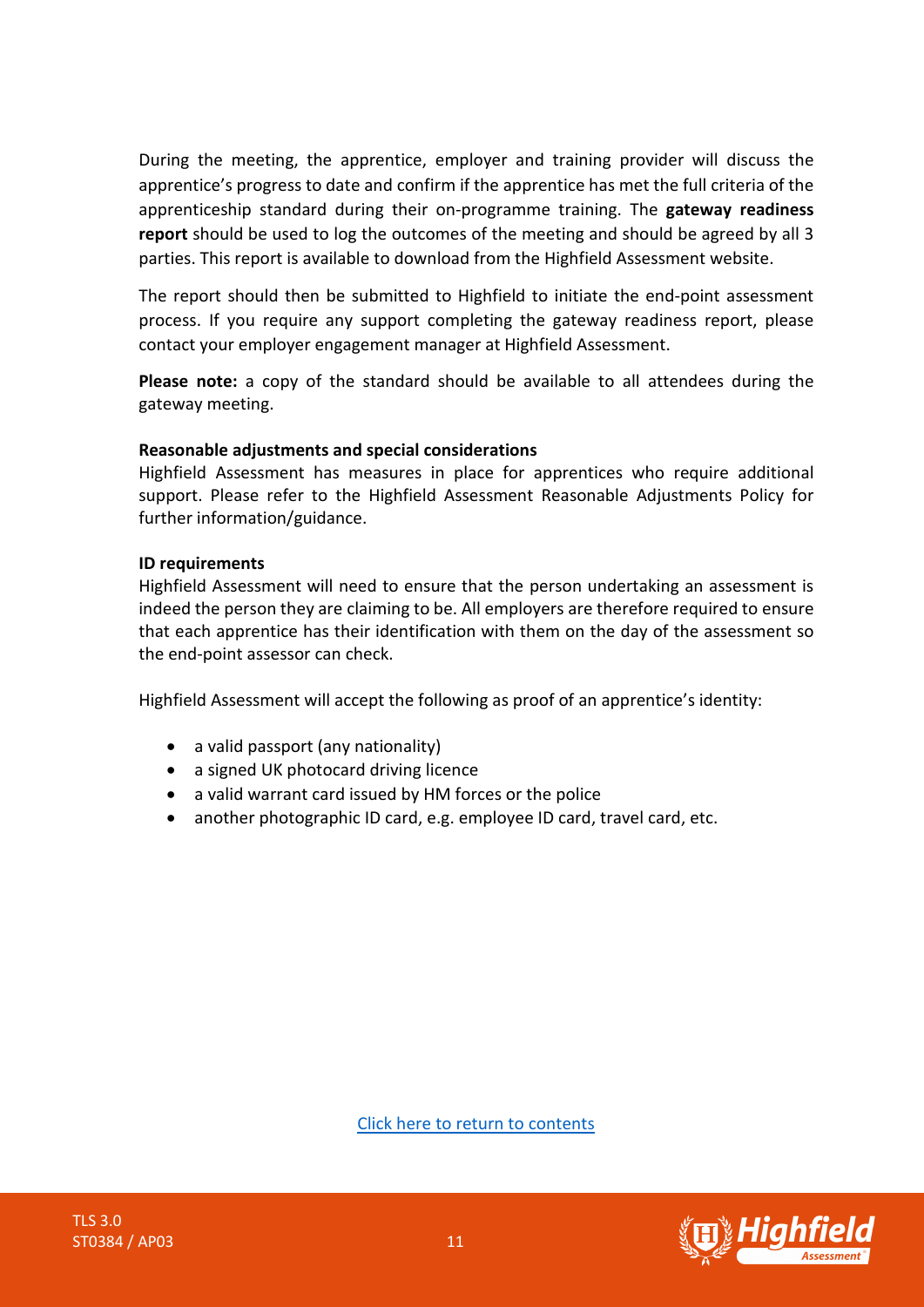# **The Team Leader/Supervisor Apprenticeship Standard**

The following pages contain the Team Leader/Supervisor apprenticeship standard and the assessment criteria from the assessment plan (AP03) in a format that is suitable for delivery.

<span id="page-11-0"></span>

| <b>Team Building and Development</b>                                                                                                                                                                                                        |                                                                                                                                                                                                                                                    |
|---------------------------------------------------------------------------------------------------------------------------------------------------------------------------------------------------------------------------------------------|----------------------------------------------------------------------------------------------------------------------------------------------------------------------------------------------------------------------------------------------------|
| <b>Leading People Knowledge</b>                                                                                                                                                                                                             | <b>Leading People Skills</b>                                                                                                                                                                                                                       |
| Understand different leadership styles and the benefits of coaching to<br>support people and improve performance. Understand organisational<br>cultures, equality, diversity and inclusion.                                                 | Able to communicate organisation strategy and team purpose, and adapt<br>style to suit the audience. Support the development of the team and<br>people through coaching, role modelling values and behaviours, and<br>managing change effectively. |
| <b>Presentation with Q&amp;A</b>                                                                                                                                                                                                            |                                                                                                                                                                                                                                                    |
| <b>Pass Criteria</b>                                                                                                                                                                                                                        | <b>Distinction Criteria</b>                                                                                                                                                                                                                        |
| TB1 Explain how they use knowledge of leadership styles and facilitation<br>of cross-team working to develop their team and individuals and improve<br>performance and how this helps them to drive their team to meet their<br>objectives. | TB5 Analyse the effectiveness of appropriate academic theories and<br>models and incorporates them appropriately in their approach to<br>leadership and team building.                                                                             |
| TB2 Demonstrate how they support the development of the team and<br>manage change to deliver organisational objectives, through coaching and<br>role modelling                                                                              |                                                                                                                                                                                                                                                    |
| TB3 Demonstrate how they support the development of the team and<br>manage change to deliver organisational objectives, through the use of<br>resources and prioritising work allocation                                                    |                                                                                                                                                                                                                                                    |
| TB4 Adapt their approach, where required, to accommodate the specific<br>needs of individual team members                                                                                                                                   |                                                                                                                                                                                                                                                    |

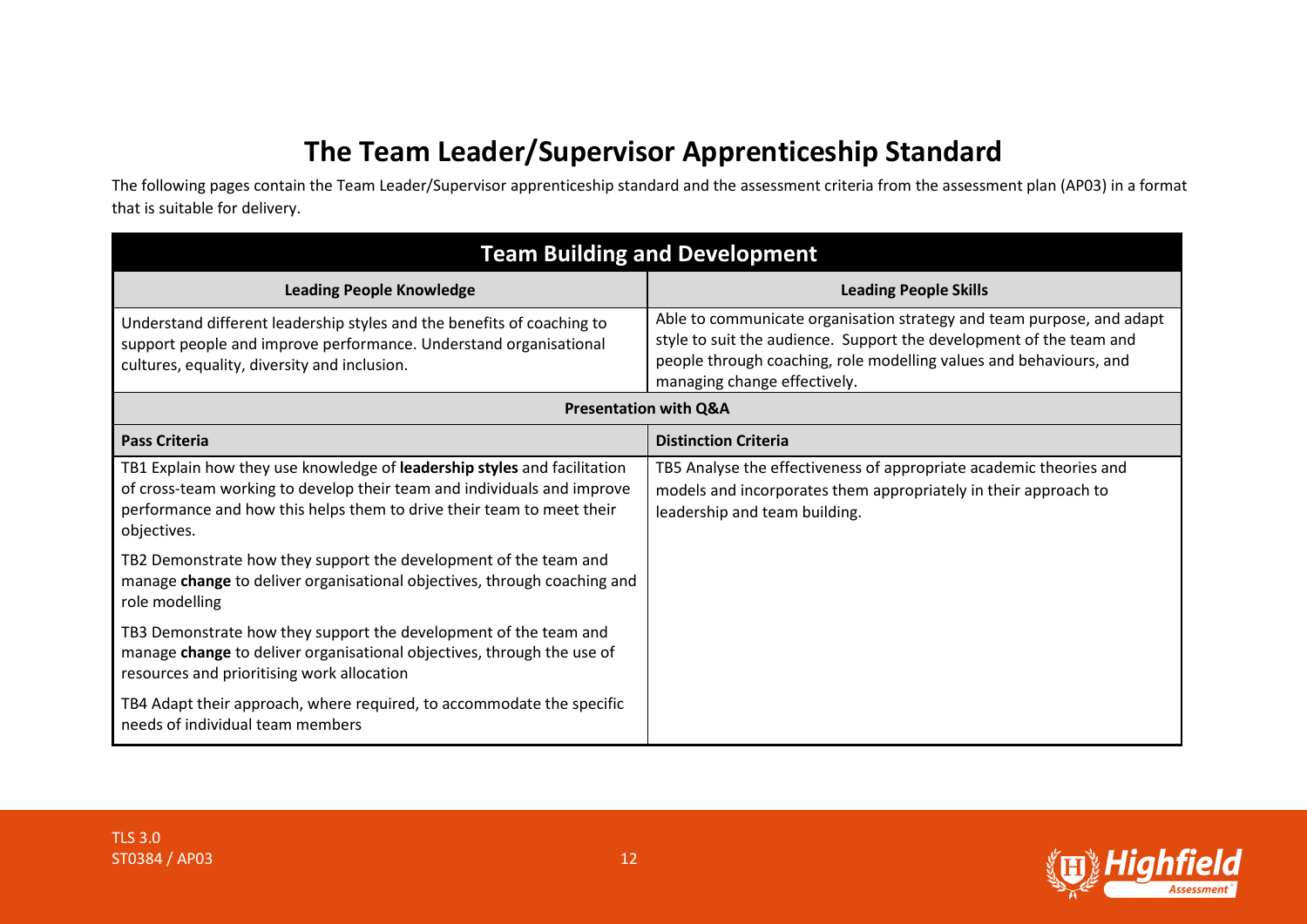#### **Amplification and guidance**

#### • **Leadership styles:**

- o the ways in which a team leader or supervisor can provide guidance, direction and motivation to their staff and teams. Leadership styles could include democratic leadership, autocratic leadership, laissez-faire leadership (Lewin).
- o other leadership styles that might be mentioned are emotional leadership styles, e.g. visionary, coaching, affiliate, pace-setting and commanding.

#### • **Change:**

- o consider organisational change culture, needs and drivers
- o team changes employees, job roles and structure
- o potential external influences for change regulatory, political, legislative, social change, consumer behaviour and competitor analysis
- o resistance to change
- o identifying and overcoming barriers to change
- o Kotter's 8-stage change model

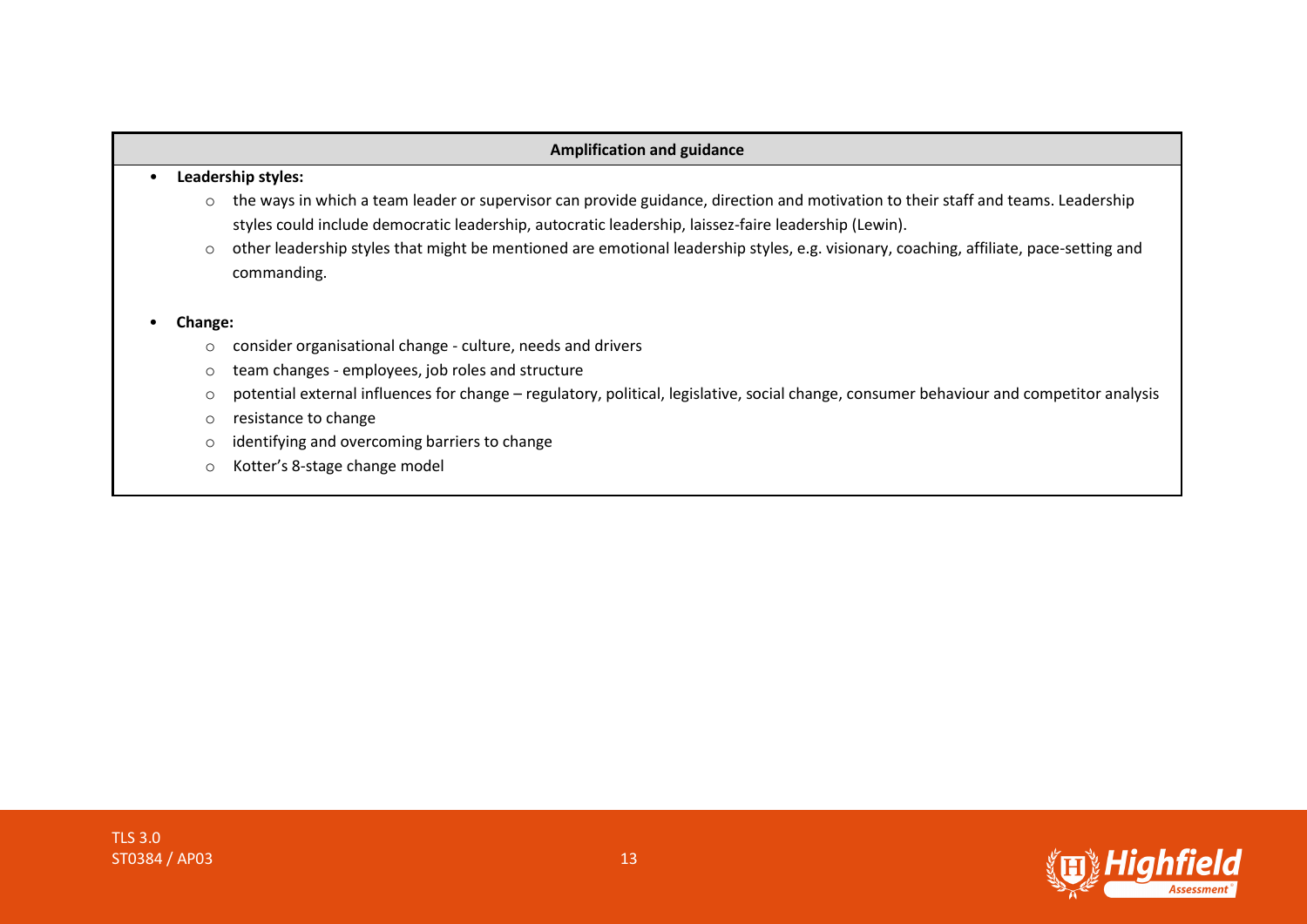| <b>Building a High-Performance Team</b>                                                                                                                                                                                                                                                                                                                                                       |                                                                                                                                                                                                                                                                                                                                            |  |
|-----------------------------------------------------------------------------------------------------------------------------------------------------------------------------------------------------------------------------------------------------------------------------------------------------------------------------------------------------------------------------------------------|--------------------------------------------------------------------------------------------------------------------------------------------------------------------------------------------------------------------------------------------------------------------------------------------------------------------------------------------|--|
| <b>Managing People Knowledge</b>                                                                                                                                                                                                                                                                                                                                                              | <b>Managing People Skills</b>                                                                                                                                                                                                                                                                                                              |  |
| Understand people and team management models, including team<br>dynamics and motivation techniques. Understand HR systems and legal<br>requirements, and performance management techniques including setting<br>goals and objectives, conducting appraisals, reviewing performance,<br>absence management, providing constructive feedback, and recognising<br>achievement and good behaviour | Able to build a high-performing team by supporting and developing<br>individuals, and motivating them to achieve. Able to set operational and<br>personal goals and objectives and monitor progress, providing clear<br>guidance and feedback.                                                                                             |  |
| <b>Building Relationships Knowledge</b>                                                                                                                                                                                                                                                                                                                                                       | <b>Building Relationships Skills</b>                                                                                                                                                                                                                                                                                                       |  |
| Understand approaches to customer and stakeholder relationship<br>management, including emotional intelligence and managing conflict.<br>Know how to facilitate cross-team working to support the delivery of<br>organisational objectives                                                                                                                                                    | Building trust with and across the team, using effective negotiation and<br>influencing skills, and managing any conflicts. Able to input to discussions<br>and provide feedback (to team and more widely), and identify and share<br>good practice across teams. Building relationships with customers and<br>managing these effectively. |  |
| <b>Inclusive Behaviour</b>                                                                                                                                                                                                                                                                                                                                                                    |                                                                                                                                                                                                                                                                                                                                            |  |
| Open, approachable, authentic, and able to build trust with others. Seeks views of others.                                                                                                                                                                                                                                                                                                    |                                                                                                                                                                                                                                                                                                                                            |  |
| <b>Professionalism Behaviour</b>                                                                                                                                                                                                                                                                                                                                                              |                                                                                                                                                                                                                                                                                                                                            |  |
| Sets an example, and is fair, consistent and impartial. Open and honest. Operates within organisational values.                                                                                                                                                                                                                                                                               |                                                                                                                                                                                                                                                                                                                                            |  |

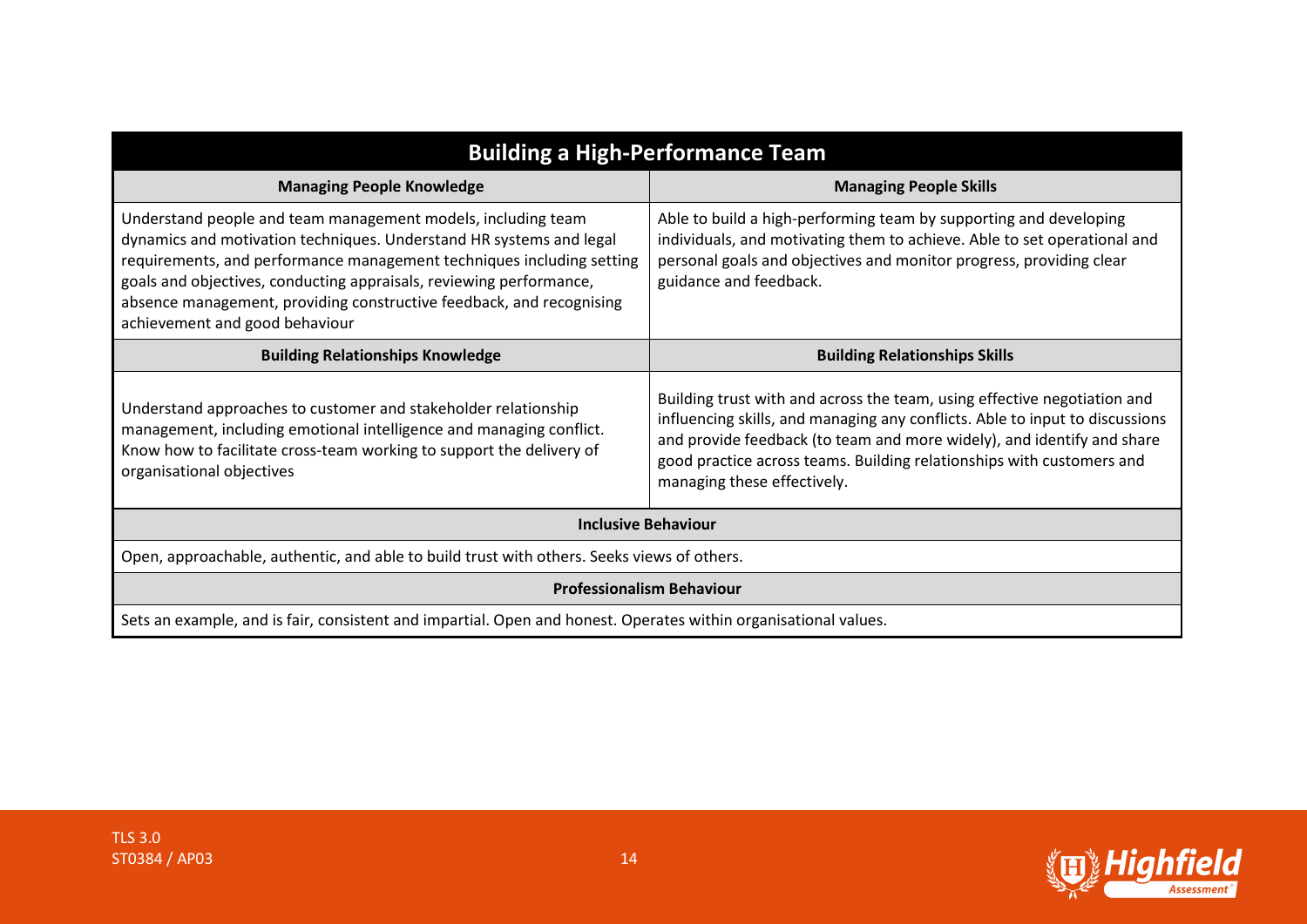| Professional Discussion underpinned by Portfolio of Evidence                                                                                                                                                                                                                                                                                                                                                                                                                                                                                                                                                                                                                                                                                                                                                                                                                                                                                                   |                                                                                                                                                                                                                                                                                                                                |  |
|----------------------------------------------------------------------------------------------------------------------------------------------------------------------------------------------------------------------------------------------------------------------------------------------------------------------------------------------------------------------------------------------------------------------------------------------------------------------------------------------------------------------------------------------------------------------------------------------------------------------------------------------------------------------------------------------------------------------------------------------------------------------------------------------------------------------------------------------------------------------------------------------------------------------------------------------------------------|--------------------------------------------------------------------------------------------------------------------------------------------------------------------------------------------------------------------------------------------------------------------------------------------------------------------------------|--|
| <b>Pass Criteria</b>                                                                                                                                                                                                                                                                                                                                                                                                                                                                                                                                                                                                                                                                                                                                                                                                                                                                                                                                           | <b>Distinction Criteria</b>                                                                                                                                                                                                                                                                                                    |  |
| BH1 Describe how they developed a high performing and motivated team<br>by setting a fair, consistent and impartial example and leading by example<br>BH2 Describe how they developed a high performing and motivated team<br>by setting, monitoring and supporting operational and personal objectives<br>BH3 Describe how they developed a high performing and motivated team<br>by building trust and using their understanding of team dynamics,<br>management models, emotional intelligence, active listening and learning<br>styles<br>BH4 Describe, with examples, when they have shared good practice with,<br>and provided direction and constructive feedback to, their team (and<br>more widely) including how they actively listened and were fair,<br>consistent and impartial in their approach<br>BH5 Explain how they have built trust within and across the team,<br>managed conflict and demonstrated effective influencing and negotiation | BH6 Evaluate motivational practices and their benefits and drawbacks<br>(e.g. recognition, reward, enrichment, consultation) and deploy them in<br>their approach to team building<br>BH7 Evaluate the principles of active listening and their benefits and<br>deploy them appropriately in their approach to team management |  |
| skills                                                                                                                                                                                                                                                                                                                                                                                                                                                                                                                                                                                                                                                                                                                                                                                                                                                                                                                                                         |                                                                                                                                                                                                                                                                                                                                |  |
| <b>Amplification and guidance</b>                                                                                                                                                                                                                                                                                                                                                                                                                                                                                                                                                                                                                                                                                                                                                                                                                                                                                                                              |                                                                                                                                                                                                                                                                                                                                |  |
| <b>High performing:</b><br>can include setting team objectives, goals and priorities, reviewing team performance and managing decision-making processes.<br>$\circ$<br>also includes setting individual goals, CPD, career aspirations, succession planning and managing poor performance effectively<br>O<br>consider models of team management such as Frederick Taylor's scientific management theory, Tuckman's team development theory,<br>$\circ$<br>as well as awareness of employee (team) satisfaction                                                                                                                                                                                                                                                                                                                                                                                                                                                |                                                                                                                                                                                                                                                                                                                                |  |



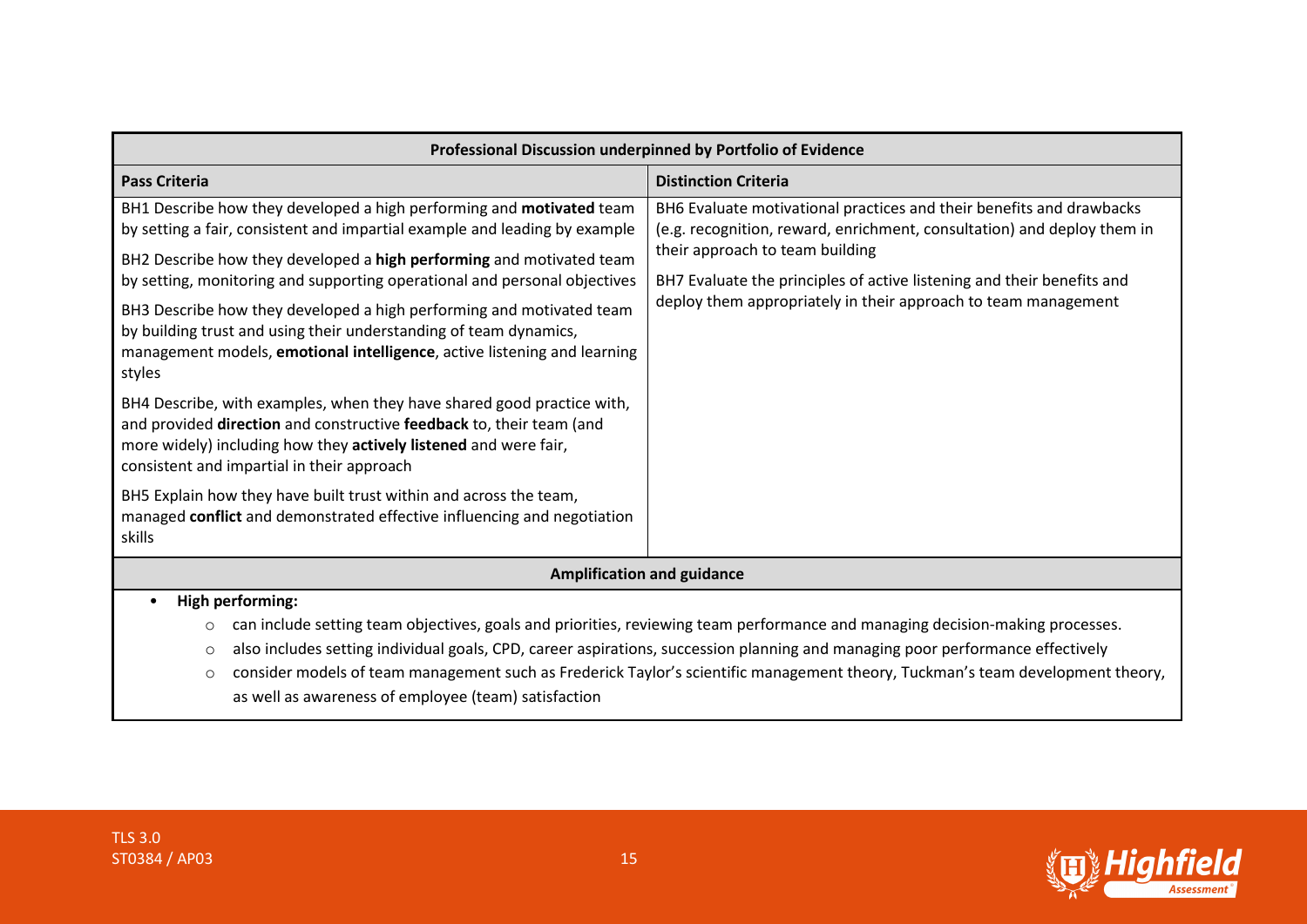- o including setting goals and objectives, measuring performance (e.g. benchmarking against KPIs), reviewing performance, conducting appraisals, absence management, providing constructive feedback, and recognising achievement and good behaviour, as well as handling below performance work.
- o Monitor individuals' progress through appraisal, one to ones, monitoring key performance indicators, performance management, etc.

#### • **Motivation techniques:**

- o benefits of having a motivated workforce
- o this can include setting goals and SMART objectives, offering CPD opportunities, providing staff incentives and recognising individual and team achievements.
- o models include: Maslow's hierarchy of needs, Herzberg's hygiene factors, McGregor's theory X and theory Y, Vroom's Expectancy Theory

#### • **Emotional intelligence (sometimes known as E.Q.):**

- o the capacity to be aware of, control, and express one's own emotions.
- o the ability to show empathy and build rapport with your team, and in doing so, being a more effective manager.
- $\circ$  being aware of what you say, do and don't do, as well as, recognising how this could be perceived by others. It is also recognising and reacting appropriately to the feelings and emotions of others.

#### • **Feedback:**

o this includes feedback to the team, wider business, customers, stakeholders and one's line manager. Whether it is about a product, promotion, etc. or something that they have personally undertaken.

#### • **Active listening:**

 $\circ$  listening to what a person is saying to allow you to build a whole picture of what it is that they are trying to communicate. Full attention should be given, therefore maintaining good eye contact and nodding your head to make the person feel at ease can be important.

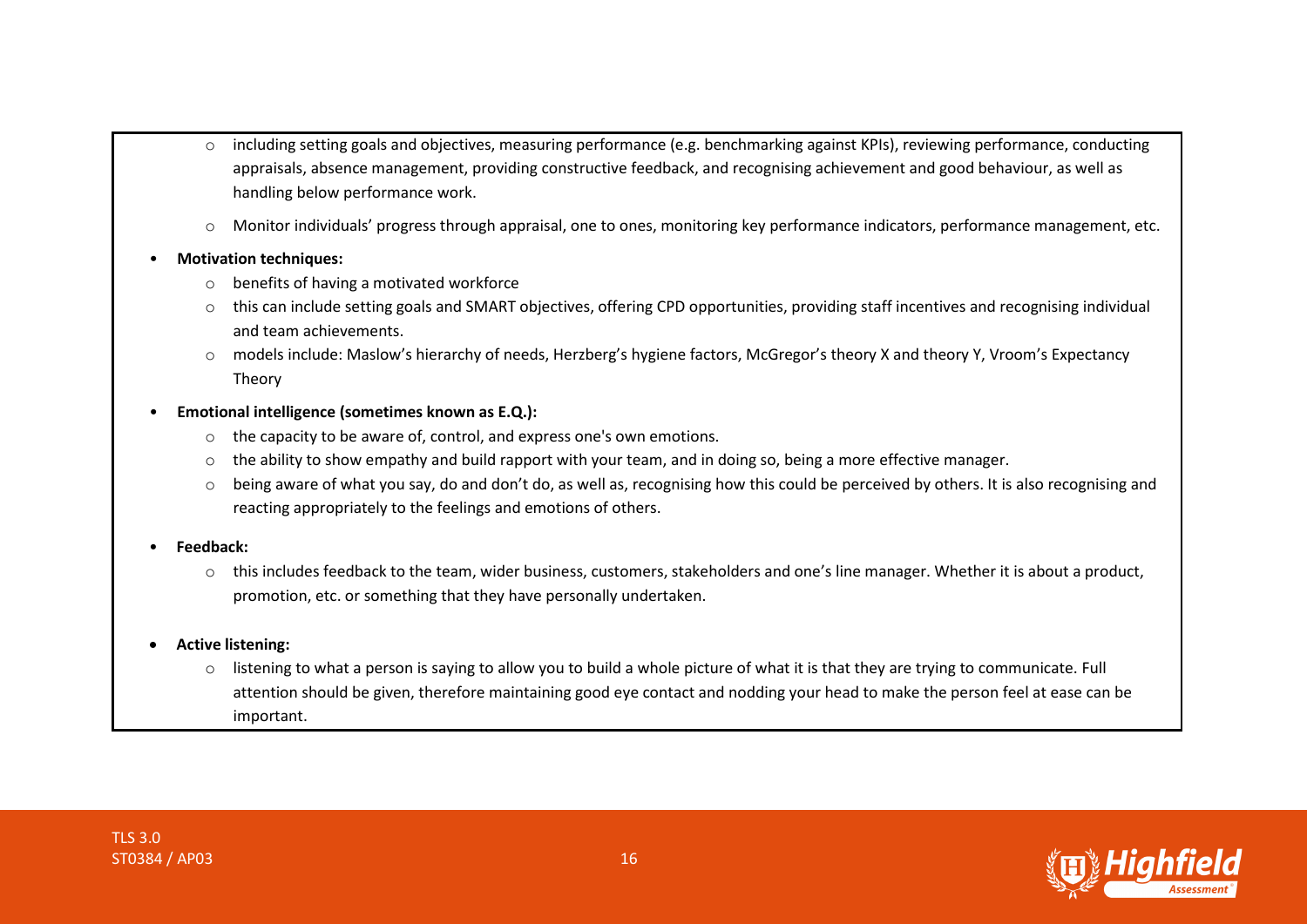- o don't interrupt or simply wait to speak next, your focus should be on truly understanding the point and the overall substance that the speaker is communicating.
- **Conflict:**
	- o this could include conflicts and disagreements between individual team members, or between the team/team members and the wider business, leadership, customers, stakeholders, suppliers or regulators.

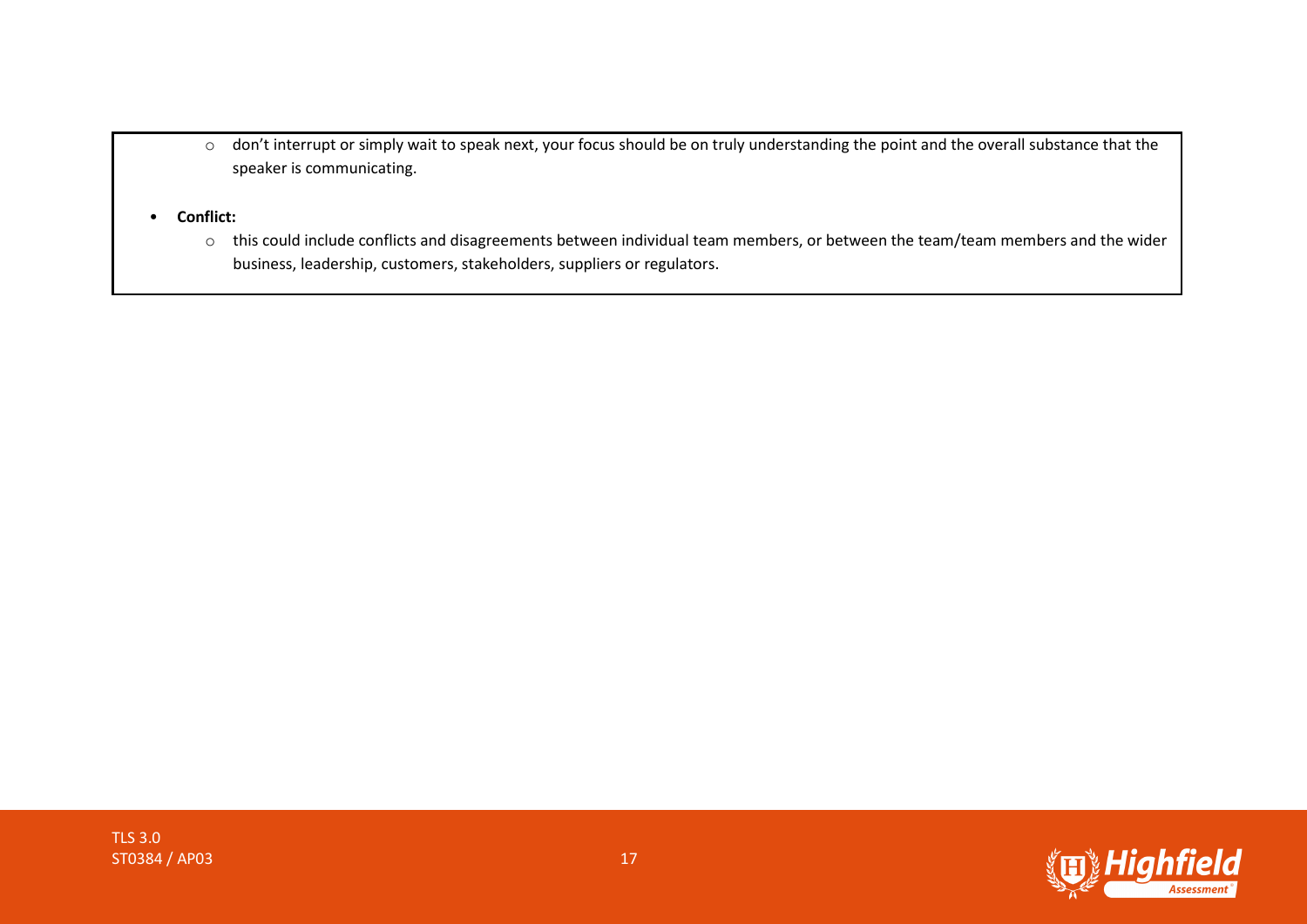| <b>Communication</b>                                                                                                                                                                    |                                                                                                                                                                                                                      |  |
|-----------------------------------------------------------------------------------------------------------------------------------------------------------------------------------------|----------------------------------------------------------------------------------------------------------------------------------------------------------------------------------------------------------------------|--|
| <b>Communication Knowledge</b>                                                                                                                                                          | <b>Communication Skills</b>                                                                                                                                                                                          |  |
| Understand different forms of communication and their application. Know                                                                                                                 | Able to communicate effectively (verbal, written, digital), chair meetings                                                                                                                                           |  |
| how to chair meetings, hold challenging conversations, provide<br>constructive feedback and understand how to raise concerns                                                            | and present to team and management. Use of active listening and<br>provision of constructive feedback                                                                                                                |  |
| <b>Presentation with Q&amp;A</b>                                                                                                                                                        |                                                                                                                                                                                                                      |  |
| <b>Pass Criteria</b>                                                                                                                                                                    | <b>Distinction Criteria</b>                                                                                                                                                                                          |  |
| C1 Select appropriate communication manner and medium to build and<br>manage an effective relationship with customers and adapt their<br>communication approach to suit their audience. | C6 Evaluate how they build rapport with their audience, including<br>customers, and how this can be negatively and positively impacted on by<br>the different communication approaches and styles (e.g. verbal, non- |  |
| C2 Describe, with examples, how they have chaired meetings and<br>facilitated the contributions of others                                                                               | verbal, written, visual and digital/electronic)<br>C7 Regulate the flow of conversations in the meetings they lead and                                                                                               |  |
| C3 Describe, with examples, how they have presented to the<br>team/management                                                                                                           | compensate for both dominant and quiet voices to be heard equally                                                                                                                                                    |  |
| C4 Explain how to approach challenging conversations and how to raise<br>concerns                                                                                                       |                                                                                                                                                                                                                      |  |
| C5 Explain how to provide constructive feedback                                                                                                                                         |                                                                                                                                                                                                                      |  |
| <b>Amplification and guidance</b>                                                                                                                                                       |                                                                                                                                                                                                                      |  |
| Communication medium, for example:                                                                                                                                                      |                                                                                                                                                                                                                      |  |
| verbal<br>$\circ$                                                                                                                                                                       |                                                                                                                                                                                                                      |  |
| written<br>$\circ$                                                                                                                                                                      |                                                                                                                                                                                                                      |  |
| digital forms e.g. video conference<br>$\circ$                                                                                                                                          |                                                                                                                                                                                                                      |  |
| presentation<br>O                                                                                                                                                                       |                                                                                                                                                                                                                      |  |
| email<br>$\circ$                                                                                                                                                                        |                                                                                                                                                                                                                      |  |

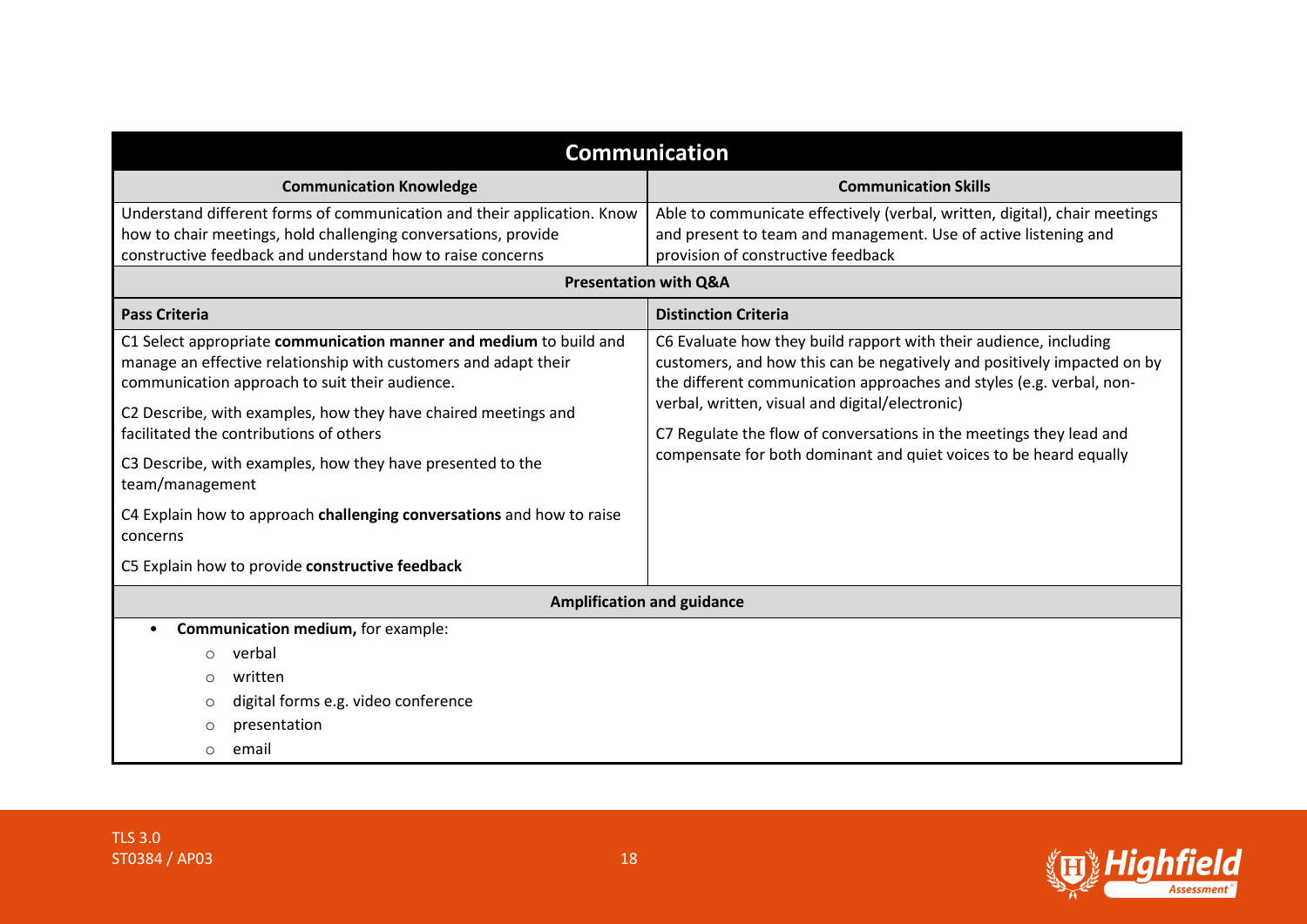#### o noticeboard

- o internal memos
- o team meetings/briefs
- o one to one meetings

#### • **Communication manner:**

- o can include different methods of written and verbal communication, e.g. being assertive, body language, tone.
- o have an understanding of nonverbal communications and its implications

#### • **Challenging conversations:**

- o unhappy customers
- o disciplining staff
- o addressing sensitive issues

#### • **Constructive feedback:**

- o Constructive feedback involves providing feedback to individuals, teams or wider business to let them know what is going well, and recognising some areas for improvement. It may also involve providing options for how improvements could be made.
- o Constructive feedback should not be emotional or personal but direct and to the point.

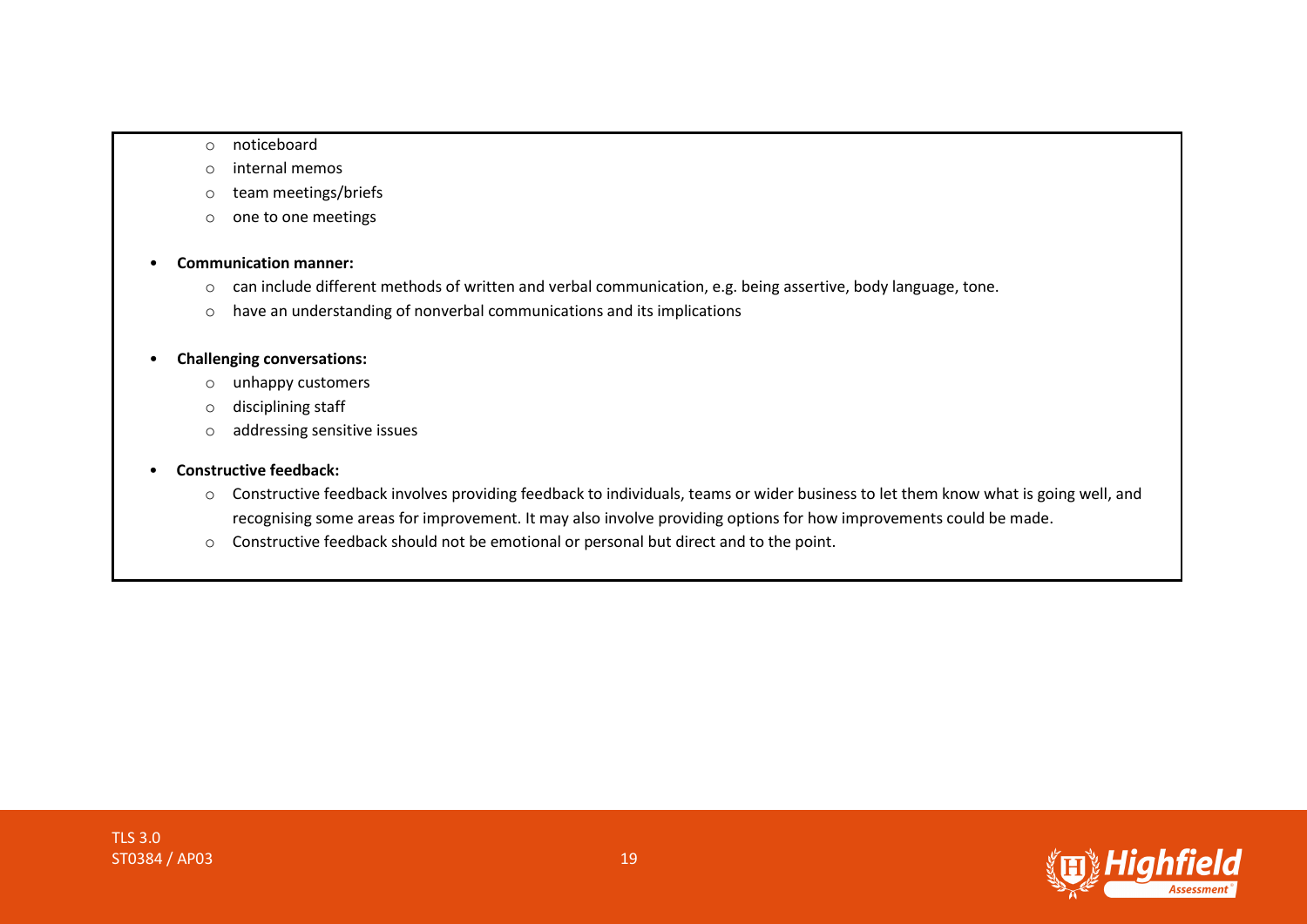| <b>Organisational Culture and Strategy</b>                                                                                                                                                                                                                                                                                                                                                                                                                                     |                                                                                                                                                                                                                                                                                                                                                                                            |  |
|--------------------------------------------------------------------------------------------------------------------------------------------------------------------------------------------------------------------------------------------------------------------------------------------------------------------------------------------------------------------------------------------------------------------------------------------------------------------------------|--------------------------------------------------------------------------------------------------------------------------------------------------------------------------------------------------------------------------------------------------------------------------------------------------------------------------------------------------------------------------------------------|--|
| <b>Operational Management Knowledge</b>                                                                                                                                                                                                                                                                                                                                                                                                                                        | <b>Operational Management Skills</b>                                                                                                                                                                                                                                                                                                                                                       |  |
| Understand how organisational strategy is developed. Know how to<br>implement operational/team plans and manage resources and<br>approaches to managing change within the team. Understand data<br>management, and the use of different technologies in business                                                                                                                                                                                                               | Able to communicate organisational strategy and deliver against<br>operational plans, translating goals into deliverable actions for the team,<br>and monitoring outcomes. Able to adapt to change, identifying challenges<br>and solutions. Ability to organise, prioritise and allocate work, and<br>effectively use resources. Able to collate and analyse data, and create<br>reports. |  |
| <b>Presentation with Q&amp;A</b>                                                                                                                                                                                                                                                                                                                                                                                                                                               |                                                                                                                                                                                                                                                                                                                                                                                            |  |
| <b>Pass Criteria</b>                                                                                                                                                                                                                                                                                                                                                                                                                                                           | <b>Distinction Criteria</b>                                                                                                                                                                                                                                                                                                                                                                |  |
| OC1 Explain the importance of an organisational culture, what it is<br>influenced and informed by, and its responsibility to equality, diversity<br>and inclusion<br>OC2 Describe how an organisational strategy is arrived at<br>OC3 Describe how both the strategy and culture are cascaded through an<br>organisation<br>OC4 Describe how they remain flexible in delivering the organisation's<br>strategy<br>OC5 Describe how targets are achieved and outcomes monitored | OC6 Analyse how culture can affect individuals in different ways and how<br>different cultures can impact on team working and strategy.<br>OC7 Explain the impact their communication of operational plans has had<br>on the deliverable actions for their team, and the steps they then took to<br>mitigate any adverse effects arising from this communication                           |  |
| <b>Amplification and guidance</b>                                                                                                                                                                                                                                                                                                                                                                                                                                              |                                                                                                                                                                                                                                                                                                                                                                                            |  |
| <b>Organisation strategy:</b><br>this sets out the actions a company plans to take to achieve their long-term goals<br>$\circ$<br><b>Organisation culture:</b>                                                                                                                                                                                                                                                                                                                 |                                                                                                                                                                                                                                                                                                                                                                                            |  |

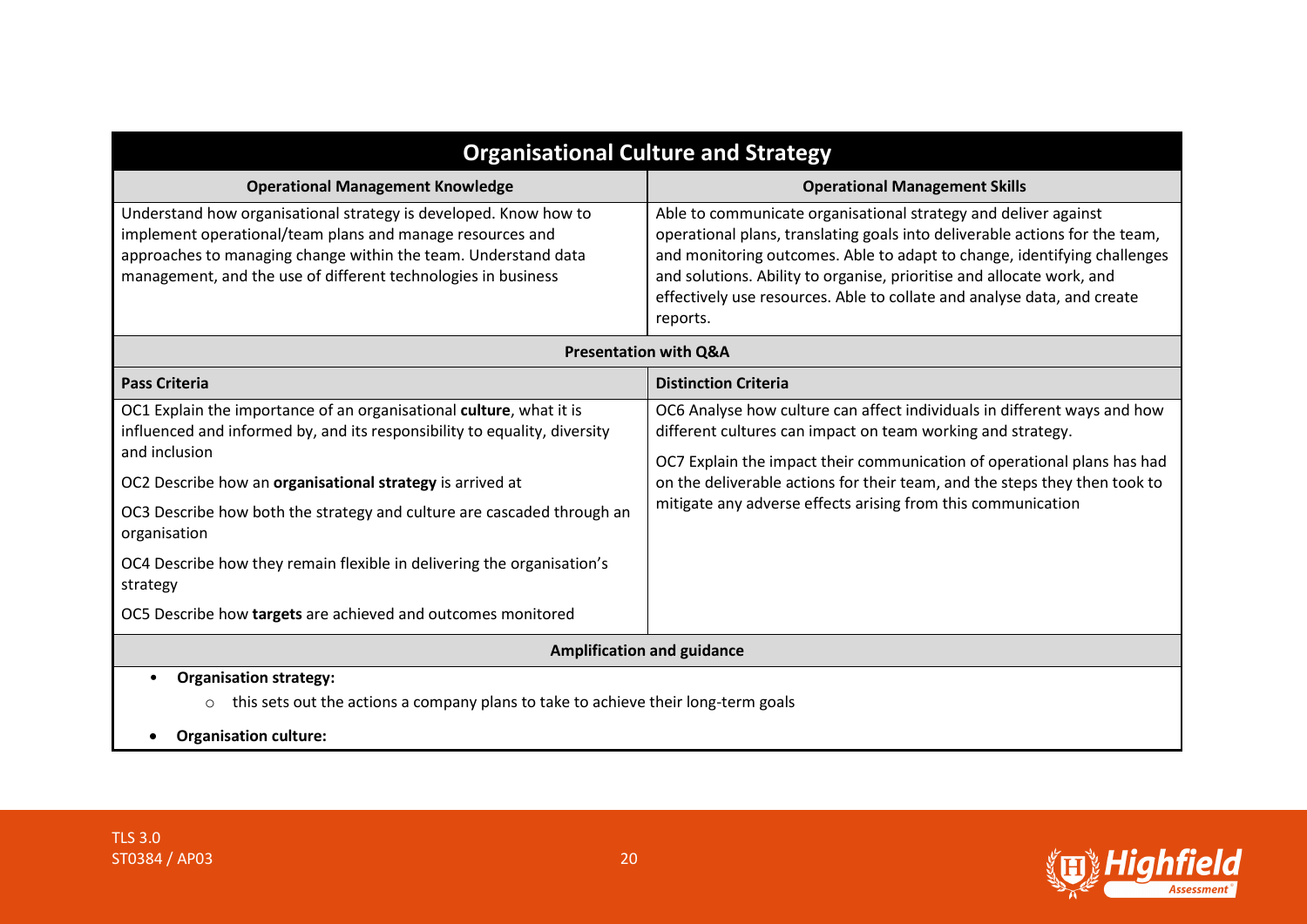- o different ways to categorise types of culture e.g. Charles Handy: power culture, role culture, task culture, person culture; or Kim Cameron and Robert Quinn: clan culture, adhocracy culture, market culture, hierarchy culture
- o influences on organisational culture and the relationship between culture and organisational values.
- **Targets**
	- o Should be SMART
	- o Should be clear when a target has been achieved or not achieved, i.e. measurable
	- o How KPIs assist with the monitoring of targets

| <b>Data Analysis</b>                                                                                                            |                                                                                                                                                                                                                             |  |
|---------------------------------------------------------------------------------------------------------------------------------|-----------------------------------------------------------------------------------------------------------------------------------------------------------------------------------------------------------------------------|--|
| <b>Presentation with Q&amp;A</b>                                                                                                |                                                                                                                                                                                                                             |  |
| <b>Pass Criteria</b>                                                                                                            | <b>Distinction Criteria</b>                                                                                                                                                                                                 |  |
| DA1 Use data, including collection, management and analysis, to create<br>reports which support their decision making.          | DA2 Evaluate how their analysis and management of either qualitative or<br>quantitative data or different technologies has led, or will lead, to<br>improved quality, efficiency or productivity within their organisation. |  |
| <b>Amplification and guidance</b>                                                                                               |                                                                                                                                                                                                                             |  |
| Data management:                                                                                                                |                                                                                                                                                                                                                             |  |
| difference between data and information<br>$\circ$                                                                              |                                                                                                                                                                                                                             |  |
| data protection and GDPR requirements<br>$\circ$                                                                                |                                                                                                                                                                                                                             |  |
| view data from all relevant reports, including KPI ones and form an overall opinion/action plan from diverse reports<br>$\circ$ |                                                                                                                                                                                                                             |  |

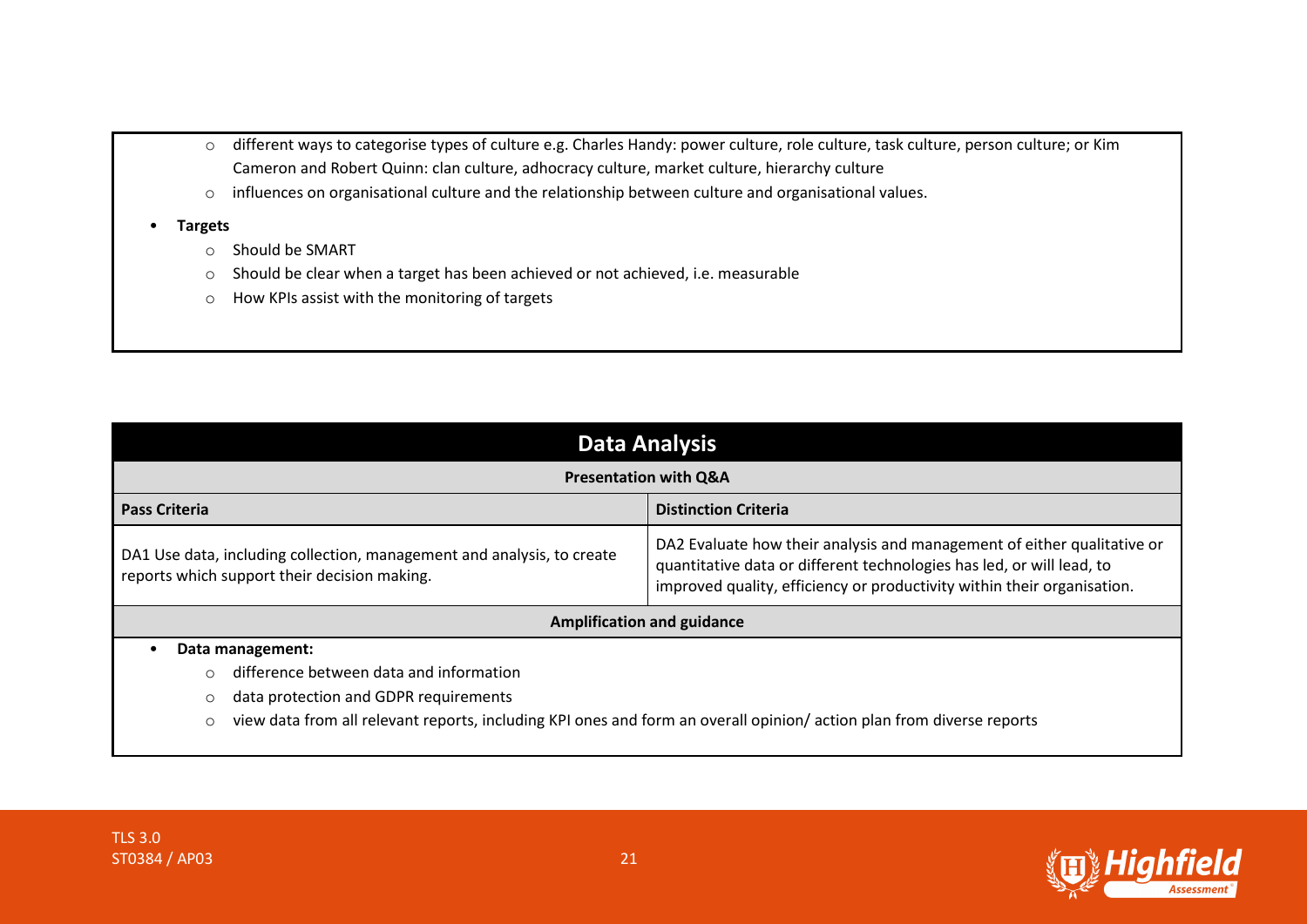| <b>Project management</b>                                                                                                                                                                                                                                                                                                                                                                                 |                                                                                                                                                                                                                                    |  |
|-----------------------------------------------------------------------------------------------------------------------------------------------------------------------------------------------------------------------------------------------------------------------------------------------------------------------------------------------------------------------------------------------------------|------------------------------------------------------------------------------------------------------------------------------------------------------------------------------------------------------------------------------------|--|
| <b>Project Management Knowledge</b>                                                                                                                                                                                                                                                                                                                                                                       | <b>Project Management Skills</b>                                                                                                                                                                                                   |  |
| Understand the project lifecycle and roles. Know how to deliver a project<br>including: managing resources, identifying risks and issues, using relevant<br>project management tools                                                                                                                                                                                                                      | Able to organise, manage resources and risk, and monitor progress to<br>deliver against the project plan. Ability to use relevant project<br>management tools, and take corrective action to ensure successful project<br>delivery |  |
|                                                                                                                                                                                                                                                                                                                                                                                                           | <b>Professional Discussion</b>                                                                                                                                                                                                     |  |
| <b>Pass Criteria</b>                                                                                                                                                                                                                                                                                                                                                                                      | <b>Distinction Criteria</b>                                                                                                                                                                                                        |  |
| PM1 Explain the project lifecycle and how they have employed relevant<br>project management tools to deliver a project against targets<br>PM2 Explain how they have taken effective actions to monitor and<br>manage resources, risks and budget to deliver a project<br>PM3 Monitor performance and take appropriate and timely corrective<br>action as required to support a successful project outcome | PM4 Evaluate how they have adapted known project management tools<br>and approaches to suit the needs of their organisation                                                                                                        |  |
| <b>Amplification and guidance</b>                                                                                                                                                                                                                                                                                                                                                                         |                                                                                                                                                                                                                                    |  |
| <b>Project lifecycle:</b><br>5-phase project management, Weiss & Wysocky<br>$\circ$<br>5-stage process, Association for Project Management<br>$\circ$<br><b>Project management tools:</b><br>this could include Gantt charts, PERT charts, process flow charts, work break down structure, product breakdown structure and critical<br>$\circ$<br>path analysis                                           |                                                                                                                                                                                                                                    |  |

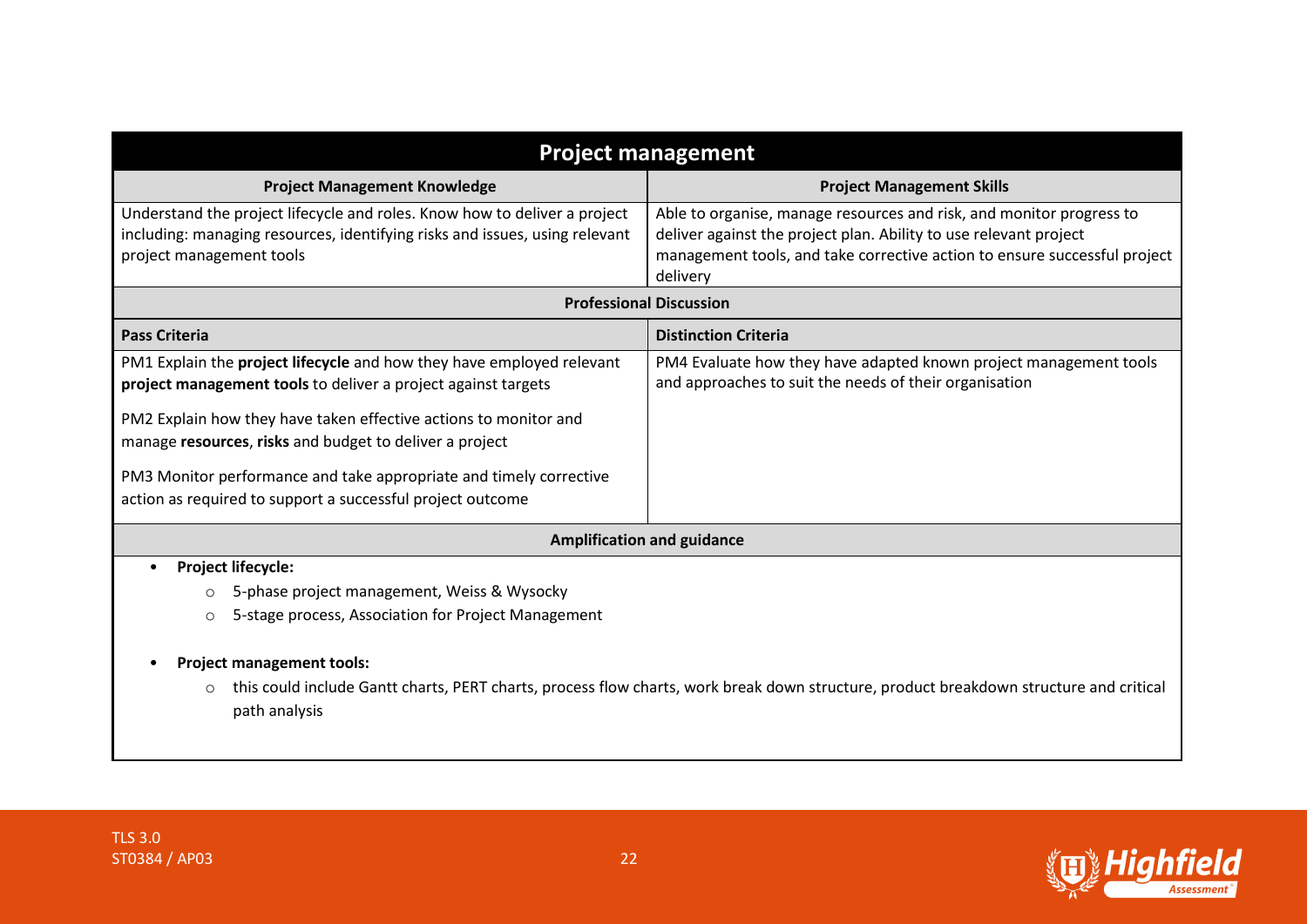#### • **Risk**

- o Risk analysis
- o Recording of identified risks
- o Consideration of possible arising issues and methods to control or prevent these from occurring

#### • **Resources:**

- o people
- o funding
- o equipment
- o facilities
- o technology-/-technological support

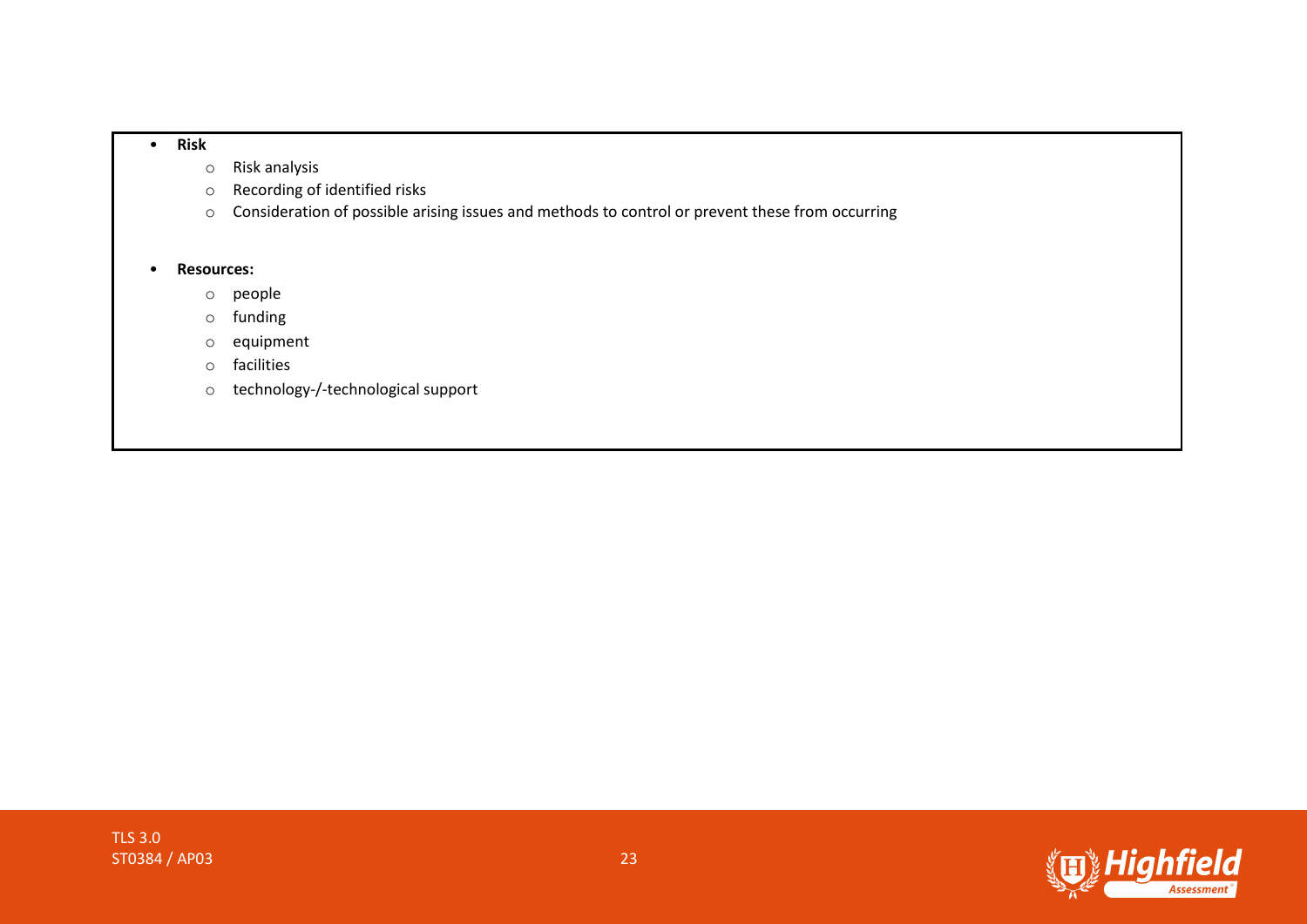| <b>Organisation Governance</b>                                                                                                                                                                                                                                        |                                                                                                                                                                                                                                                         |  |
|-----------------------------------------------------------------------------------------------------------------------------------------------------------------------------------------------------------------------------------------------------------------------|---------------------------------------------------------------------------------------------------------------------------------------------------------------------------------------------------------------------------------------------------------|--|
| <b>Finance Knowledge</b>                                                                                                                                                                                                                                              | <b>Finance Skills</b>                                                                                                                                                                                                                                   |  |
| Understand organisational governance and compliance, and how to<br>deliver value for money. Know how to monitor budgets to ensure<br>efficiencies and that costs do not overrun                                                                                       | Applying organisational governance and compliance requirements to<br>ensure effective budget controls                                                                                                                                                   |  |
|                                                                                                                                                                                                                                                                       | <b>Professional Discussion</b>                                                                                                                                                                                                                          |  |
| <b>Pass Criteria</b>                                                                                                                                                                                                                                                  | <b>Distinction Criteria</b>                                                                                                                                                                                                                             |  |
| OG1 Explain their application of organisational governance, compliance<br>and performance management techniques to deliver value for money,<br>and monitor budgets to ensure costs do not overrun<br>OG2 Describe how they operate within their organisation's values | OG3 Evaluate the importance of organisational governance and<br>compliance from a corporate, legal and budgetary standpoint, and<br>describe how appropriate governance and HR practices can positively<br>impact their team and the wider organisation |  |
| <b>Amplification and guidance</b>                                                                                                                                                                                                                                     |                                                                                                                                                                                                                                                         |  |
| <b>Organisational governance:</b><br>$\bullet$                                                                                                                                                                                                                        |                                                                                                                                                                                                                                                         |  |
| set of policies, regulations, functions, processes, procedures and responsibilities by which a company is directed and controlled. These<br>$\circ$<br>include checks and balances which ensure that not too much power is concentrated in the hands of one person.   |                                                                                                                                                                                                                                                         |  |
| Value for money:                                                                                                                                                                                                                                                      |                                                                                                                                                                                                                                                         |  |
| value for money is determined by the customer over the lifetime of the product/service and may not be the cheapest initial purchase<br>cost                                                                                                                           |                                                                                                                                                                                                                                                         |  |
| achieving the best mix of quality and effectiveness for the least outlay<br>$\circ$                                                                                                                                                                                   |                                                                                                                                                                                                                                                         |  |
| <b>Monitor budgets:</b>                                                                                                                                                                                                                                               |                                                                                                                                                                                                                                                         |  |
| review actual costs to budgets and state reasons for any overage, with an action plan to address. Likewise, for sales budgets address<br>$\circ$                                                                                                                      |                                                                                                                                                                                                                                                         |  |
| any shortfalls with pro-active plans<br>reviewing budgets on a regular basis<br>$\circ$                                                                                                                                                                               |                                                                                                                                                                                                                                                         |  |

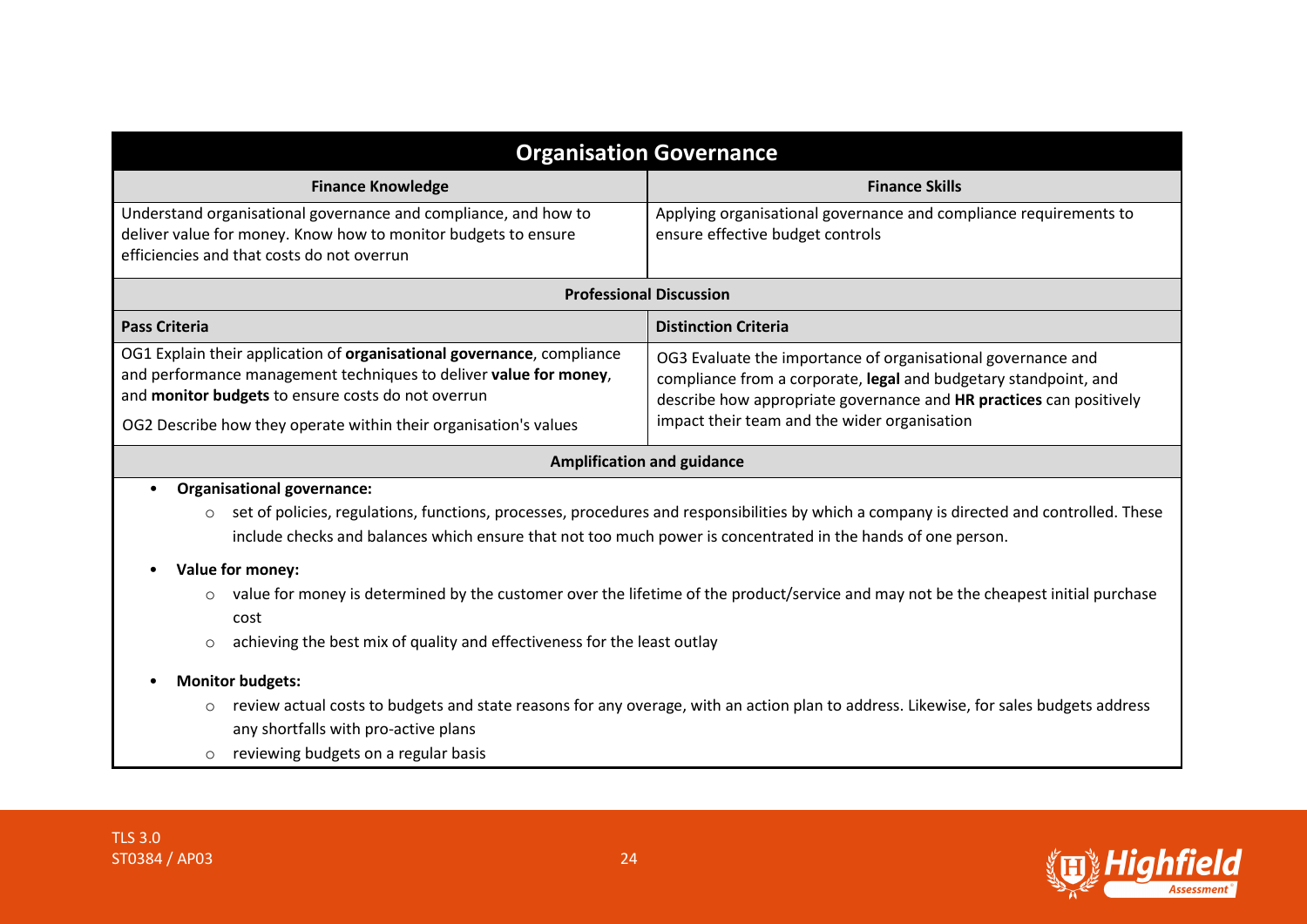#### • **HR practices:**

- o HR policies and procedures relating to pay, annual leave, sickness, job descriptions, working hours, time management, disciplinary processes, CPD, promotions, interviewing and hiring new staff, and staff benefits
- **Legal requirements:**
	- o can include reference to employment law, living wage, pensions, statutory sick pay, maternity leave, pay, equality and diversity.
	- o policies in place that reflect legislation

| <b>Managing Self</b>                                                                                                                                                                                                                                                       |                                                                                                                                                                |
|----------------------------------------------------------------------------------------------------------------------------------------------------------------------------------------------------------------------------------------------------------------------------|----------------------------------------------------------------------------------------------------------------------------------------------------------------|
| <b>Awareness of Self Knowledge</b>                                                                                                                                                                                                                                         | <b>Awareness of Self Skills</b>                                                                                                                                |
| Know how to be self-aware and understand unconscious bias and<br>inclusivity. Understand learning styles, feedback mechanisms and how to<br>use emotional intelligence.                                                                                                    | Able to reflect on own performance, seek feedback, understand why<br>things happen, and make timely changes by applying learning from<br>feedback received.    |
| <b>Management of Self Knowledge</b>                                                                                                                                                                                                                                        | <b>Management of Self Skills</b>                                                                                                                               |
| Understand time management techniques and tools, and how to prioritise<br>activities and approaches to planning                                                                                                                                                            | Able to create an effective personal development plan, and use time<br>management techniques to manage workload and pressure<br><b>Professional Discussion</b> |
| <b>Pass Criteria</b><br><b>Distinction Criteria</b>                                                                                                                                                                                                                        |                                                                                                                                                                |
| MS1 Explain what the implications of unconscious bias are, and the<br>approaches they take to promote inclusivity within their workplace<br>MS2 Describe how they are open and honest in their approach to<br>planning, time management and managing themselves and others | MS4 Describe how they have used known management tools and theories<br>to improve their performance based upon feedback received.                              |

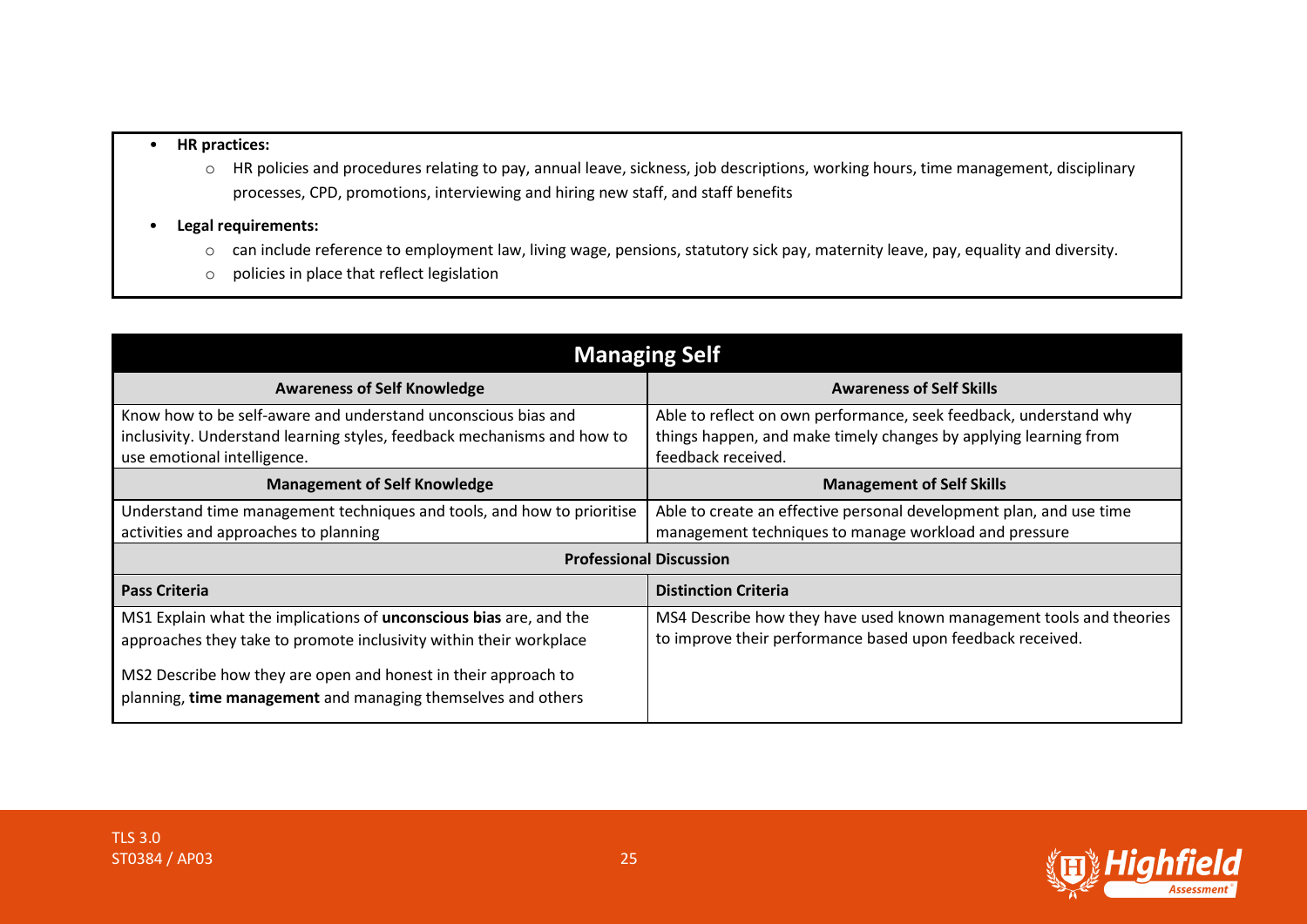| MS3 Describe how they reflect upon, seek and apply feedback on their<br>own performance when creating their personal development plan, and<br>managing their work and performance |  |
|-----------------------------------------------------------------------------------------------------------------------------------------------------------------------------------|--|
| <b>Amplification and guidance</b>                                                                                                                                                 |  |
| Unconscious bias:                                                                                                                                                                 |  |
| bias that we are unaware of, and which can, therefore, happen unknowingly.<br>$\circ$                                                                                             |  |

#### • **Reflect:**

o Learning styles can include: Fleming and Mills - VARK – Visual, Aural, Read/Write and Kinaesthetic. Kolb – the converger, the diverger, the assimilator and the accommodator.

#### • **Time management techniques:**

- o includes: planning your time each day through diary management or to-do lists, avoiding distractions, setting achievable deadlines and prioritising workload, RAG rating, and effectively delegating tasks when appropriate.
- o compare and contrast the pros and cons of paper-based and electronic systems for diary and to-do lists, re. cloud-based (multi-device), ease of use, repeating events and electronic reminders etc.

#### • **Personal development plan**

o A personal development plan should be contained within the portfolio of evidence and can be based on on-programme individual learning plans or continuous professional development plans. This should include feedback from others that has informed their development plan and subsequent actions they took to address this.

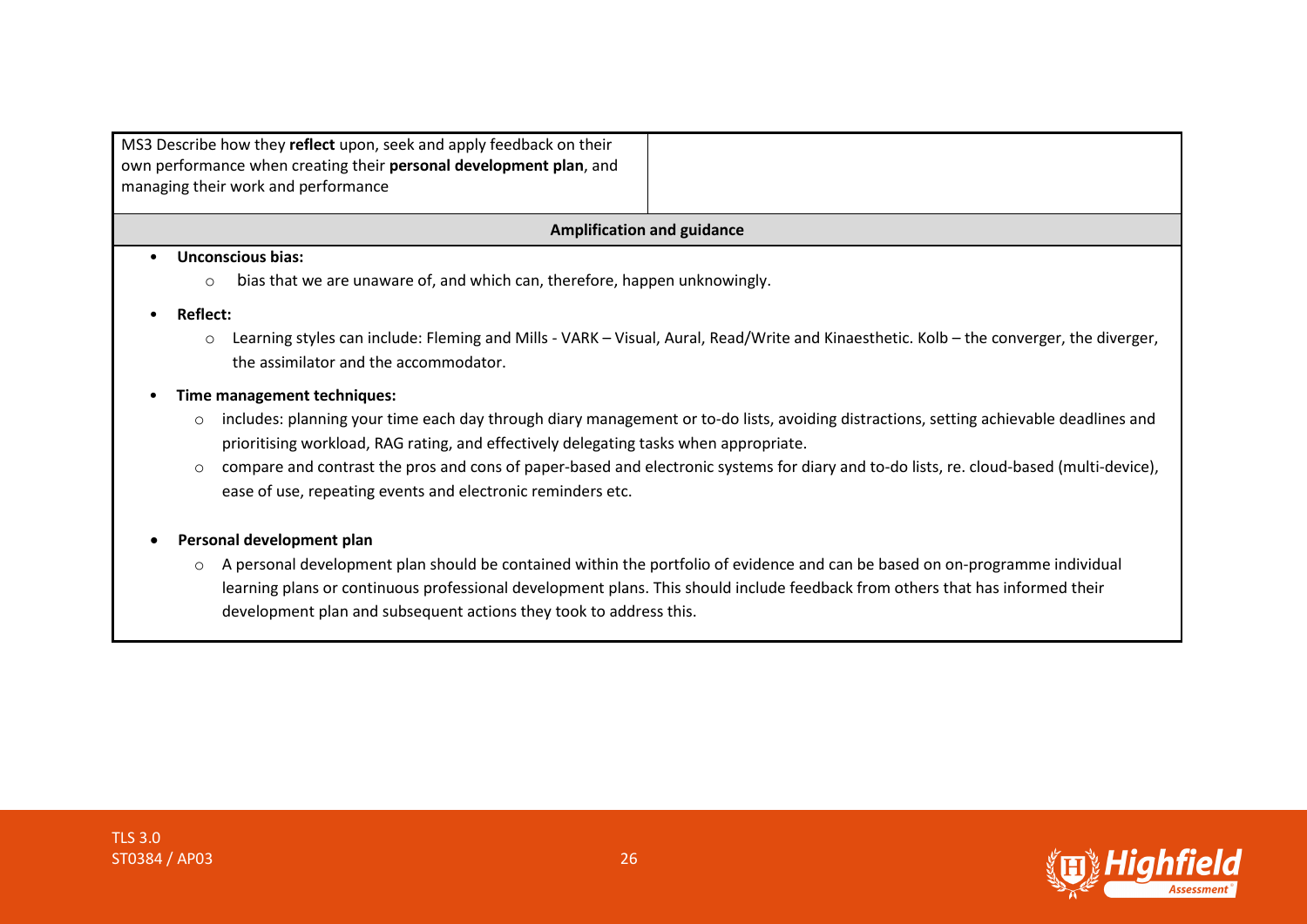| <b>Problem Solving</b>                                                                                                                                                                                  |                                                                                                                                                                                |  |
|---------------------------------------------------------------------------------------------------------------------------------------------------------------------------------------------------------|--------------------------------------------------------------------------------------------------------------------------------------------------------------------------------|--|
| <b>Decision-Making Knowledge</b>                                                                                                                                                                        | <b>Decision Making Skills</b>                                                                                                                                                  |  |
| Understand problem solving and decision-making techniques, and how to<br>analyse data to support decision making                                                                                        | Use of effective problem-solving techniques to make decisions relating to<br>delivery using information from the team and others, and able to escalate<br>issues when required |  |
| <b>Takes Responsibility Behaviour</b>                                                                                                                                                                   |                                                                                                                                                                                |  |
| Drive to achieve in all aspects of work. Demonstrates resilience and accountability. Determination when managing difficult situations.                                                                  |                                                                                                                                                                                |  |
| <b>Agile Behaviour</b>                                                                                                                                                                                  |                                                                                                                                                                                |  |
| Flexible to the needs of the organisation. Is creative, innovative and enterprising when seeking solutions to business needs. Positive and adaptable,<br>responds well to feedback and need for change. |                                                                                                                                                                                |  |
| <b>Presentation with Q&amp;A</b>                                                                                                                                                                        |                                                                                                                                                                                |  |
| <b>Pass Criteria</b>                                                                                                                                                                                    | <b>Distinction Criteria</b>                                                                                                                                                    |  |
| PS1 Apply problem-solving and decision-making techniques.                                                                                                                                               | PS10 Analyse the successes and learning points from a period of change                                                                                                         |  |
| PS2 Explain how they take a positive and adaptative approach to change<br>within their organisation                                                                                                     | their organisation has experienced, and describe how the team leader's<br>role enables their team to clearly understand success criteria.                                      |  |
| PS3 Describe when they have shown accountability for personal and team<br>objectives                                                                                                                    |                                                                                                                                                                                |  |
| PS4 Describe when they have shown resilience in challenging situations                                                                                                                                  |                                                                                                                                                                                |  |
| PS5 Adapt both their approach, and that of their team, to operational<br>change and challenges within their organisation, escalating issues when<br>required                                            |                                                                                                                                                                                |  |
| PS6 Present strategies to implement operational and/or team plans and<br>manage resources.                                                                                                              |                                                                                                                                                                                |  |

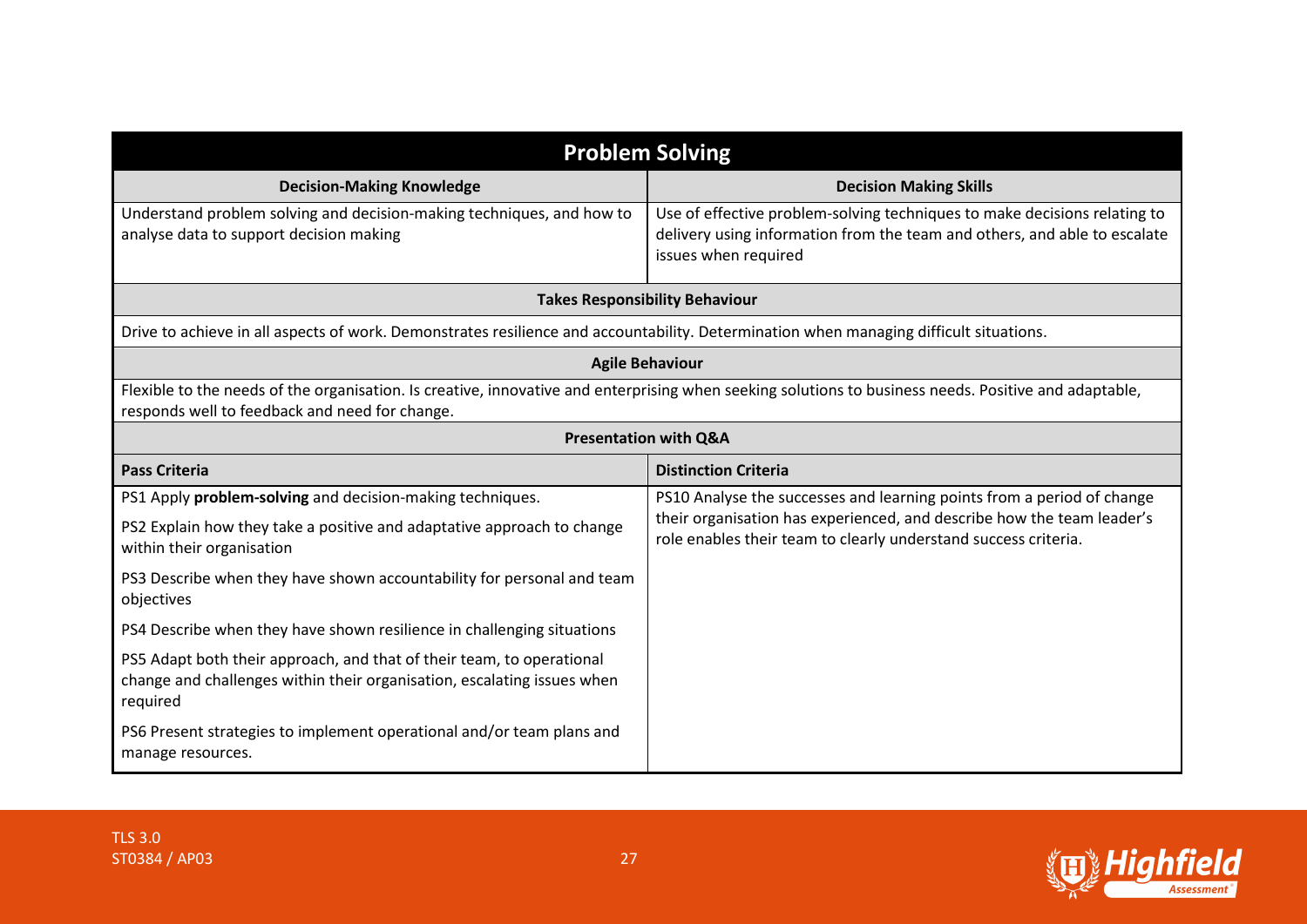| <b>Amplification and guidance</b><br><b>Problem-solving techniques:</b><br>Can include brainstorming, fishbone diagram, SWOT analysis and PESTLE analysis<br>$\circ$                                          |  |
|---------------------------------------------------------------------------------------------------------------------------------------------------------------------------------------------------------------|--|
| PS9 Describe how they work creatively, innovatively and are enterprising<br>when seeking solutions to business needs                                                                                          |  |
| PS8 Explain approaches taken to manage stakeholder and customer<br>relationships, which makes reference to emotional intelligence and<br>conflict management techniques                                       |  |
| PS7 Identify challenges and respond to feedback from their team and<br>others to positively and proactively make business and delivery decisions,<br>adapting plans and managing change to identify solutions |  |

- **Stakeholder:**
	- o a stakeholder can be a person or a company/organisation who have an interest in your business or business activity. These may be internal or external to the business.
	- o stakeholder mapping and analysis of interest/power in a project



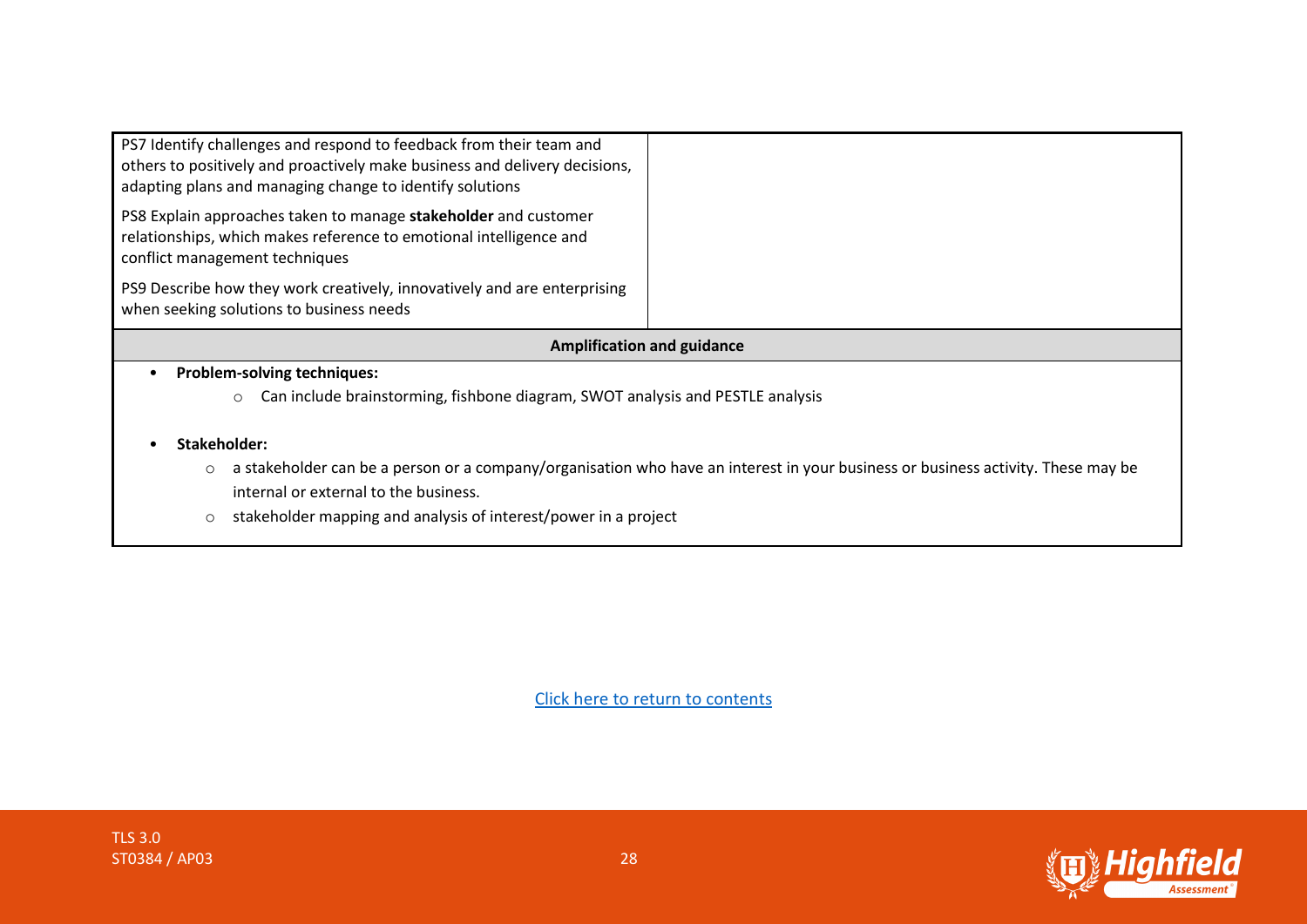# **Assessment summary**

<span id="page-28-0"></span>The end-point assessment for the Team Leader/Supervisor Apprenticeship Standard is made up of 2 components.

- 1. 20-minute presentation with 30 minutes of questions and answers
- 2. 1- hour professional discussion underpinned by a portfolio of evidence

As an employer/training provider, you should agree on a plan and schedule with the apprentice to ensure all assessment components can be completed effectively.

Each component of the end-point assessment will be assessed against the appropriate criteria laid out in this kit and a grade awarded.

### **Presentation with questions and answers**

- To achieve a **pass**, apprentices will need to achieve all of the pass criteria.
- To achieve a **Distinction**, apprentices will need to achieve all of the pass criteria and all of the distinction criteria.

# **Professional discussion underpinned by portfolio of evidence**

- To achieve a **pass**, apprentices will need to achieve all of the pass criteria.
- To achieve a **Distinction**, apprentices will need to achieve all of the pass criteria and all of the distinction criteria.

# **Grading**

The apprenticeship is graded pass or distinction. Apprentices must achieve a pass in both components to achieve a pass and a distinction in both components to achieve a distinction.

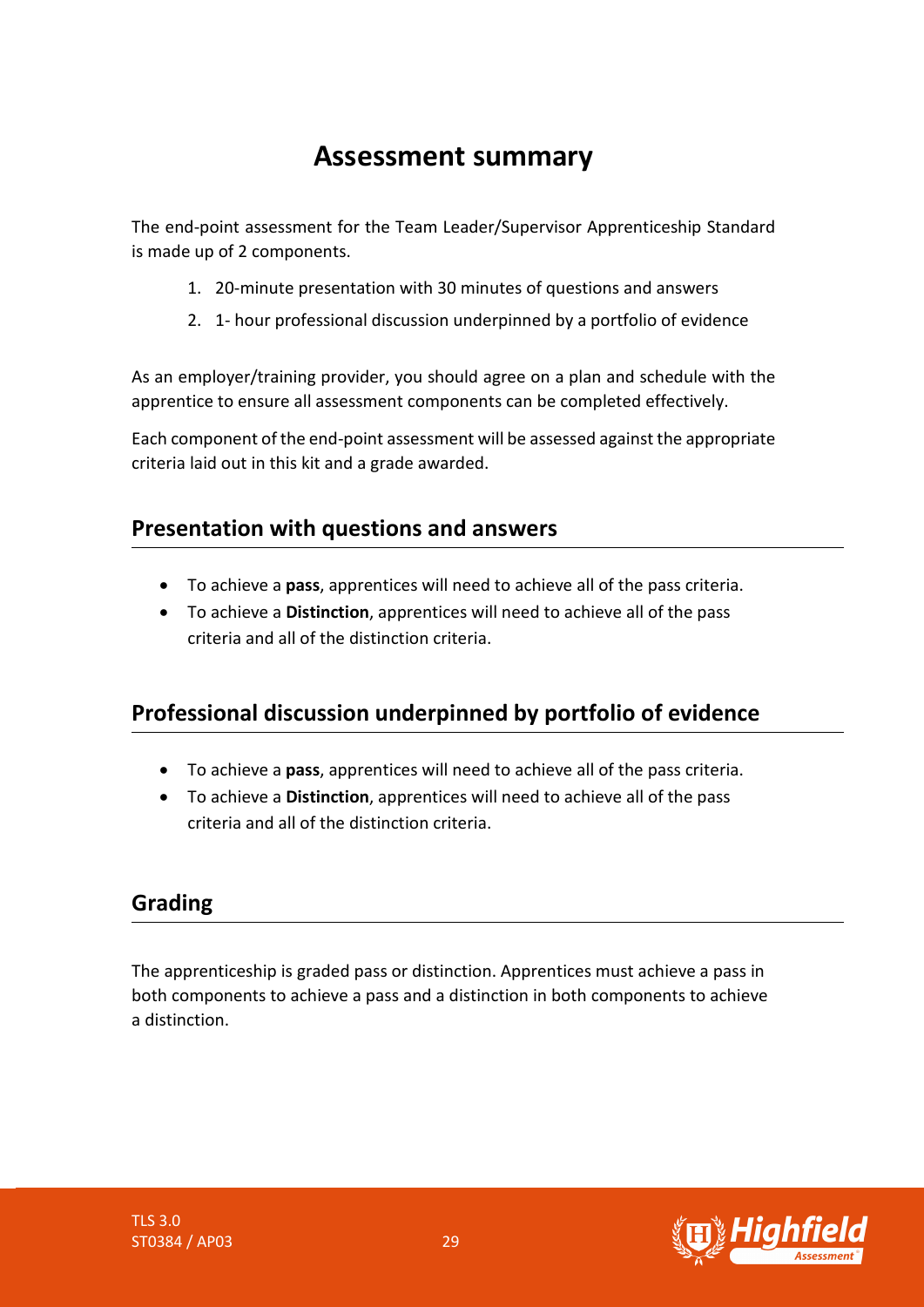### **Retake and re-sit information**

Apprentices who fail one or more assessment methods will be offered the opportunity to take a re-sit or a re-take. A re-sit does not require further learning, whereas a retake does. Apprentices should have a supportive action plan to prepare for the re-sit or a re-take.

The apprentice's employer will need to agree that either a re-sit or re-take is an appropriate course of action.

An apprentice who fails an assessment method, and therefore the EPA, in the first instance will be required to re-sit or re-take any failed assessment method only. Any assessment method re-sit or re-take must be taken within 3 months of the fail notification, otherwise, the entire EPA must be taken again, unless in the opinion of the EPAO exceptional circumstances apply outside the control of the apprentice or their employer.

When undertaking a resit or retake, the assessment method(s) will need to be reattempted in full, regardless of any individual assessment criteria that were passed on any prior attempt. The EPA Report will contain feedback on areas for development and resit or retake guidance.

Where any assessment method has to be re-sat or re-taken, the apprentice will be awarded a **maximum EPA grade of pass**, unless the EPAO determines there are exceptional circumstances requiring a re-sit or re-take.

Apprentices who achieve a pass grade cannot resit or retake the EPA to achieve a higher grade.

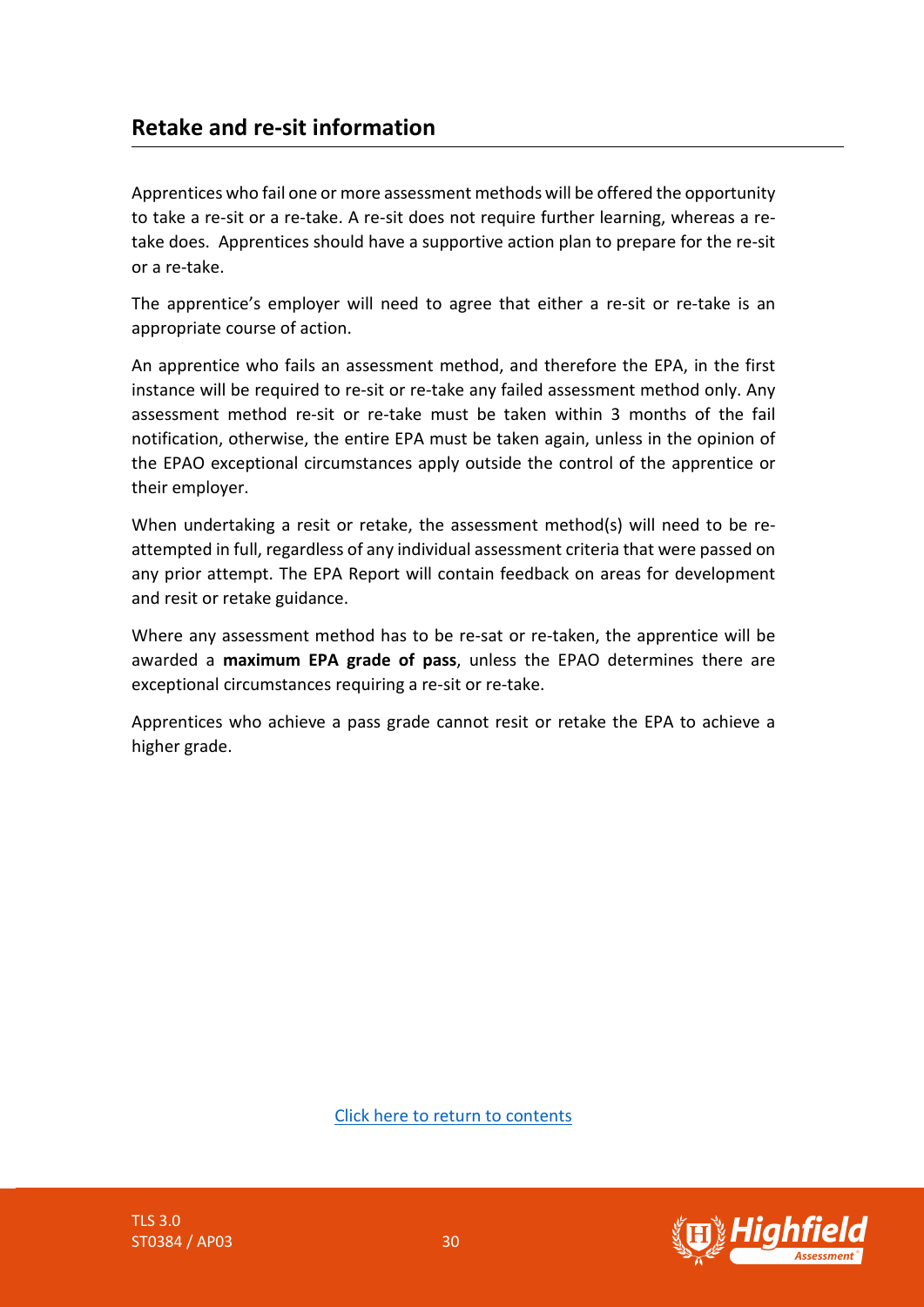# <span id="page-30-0"></span>**Assessing the presentation with questions and answers**

This assessment component is made up of a 20-minute presentation followed by 30 minutes of questions and answers. A break of up to 10 minutes is permitted between the presentation and Q&A session. A discretionary additional 10% time can be allocated in any proportion across the presentation and questioning.

The presentation will allow the apprentice to demonstrate their knowledge, skills and behaviours relating to the areas assigned to this assessment method as outlined in the following pages. It will allow the independent assessor to draw these out, and to also assess performance against the distinction criteria. Questions and answers following the presentation must seek to assess areas not already evidenced through the presentation and to explore the apprentice's depth of understanding against the distinction criteria.

#### **Presentation topic**

The apprentice will be given their presentation title post-gateway by Highfield. The presentation will be based on one of the following topics.

- Reviewing ways to reduce cost and increase efficiency in a business environment
- Implementing a performance management process within a team or business unit
- Supporting their team through a period of change within their organisation
- Managing a difficult situation within their team

This list of topics may be added to over time.

The presentation should provide a summary of their role as a team leader; what they do and how this is relevant to their role and organisation. It should focus on how they tackle current topics and will cover all areas assigned to this assessment method, as outlined in the following pages.

Once the presentation title has been set, the apprentice has 2 weeks in which to prepare and submit a copy of their presentation. The independent assessor will review the submitted presentation materials ahead of the presentation and prepare relevant questions.

Highfield will inform the apprentice of the date for the presentation with questions and answers, which will take place within 4 weeks of the presentation title being set.

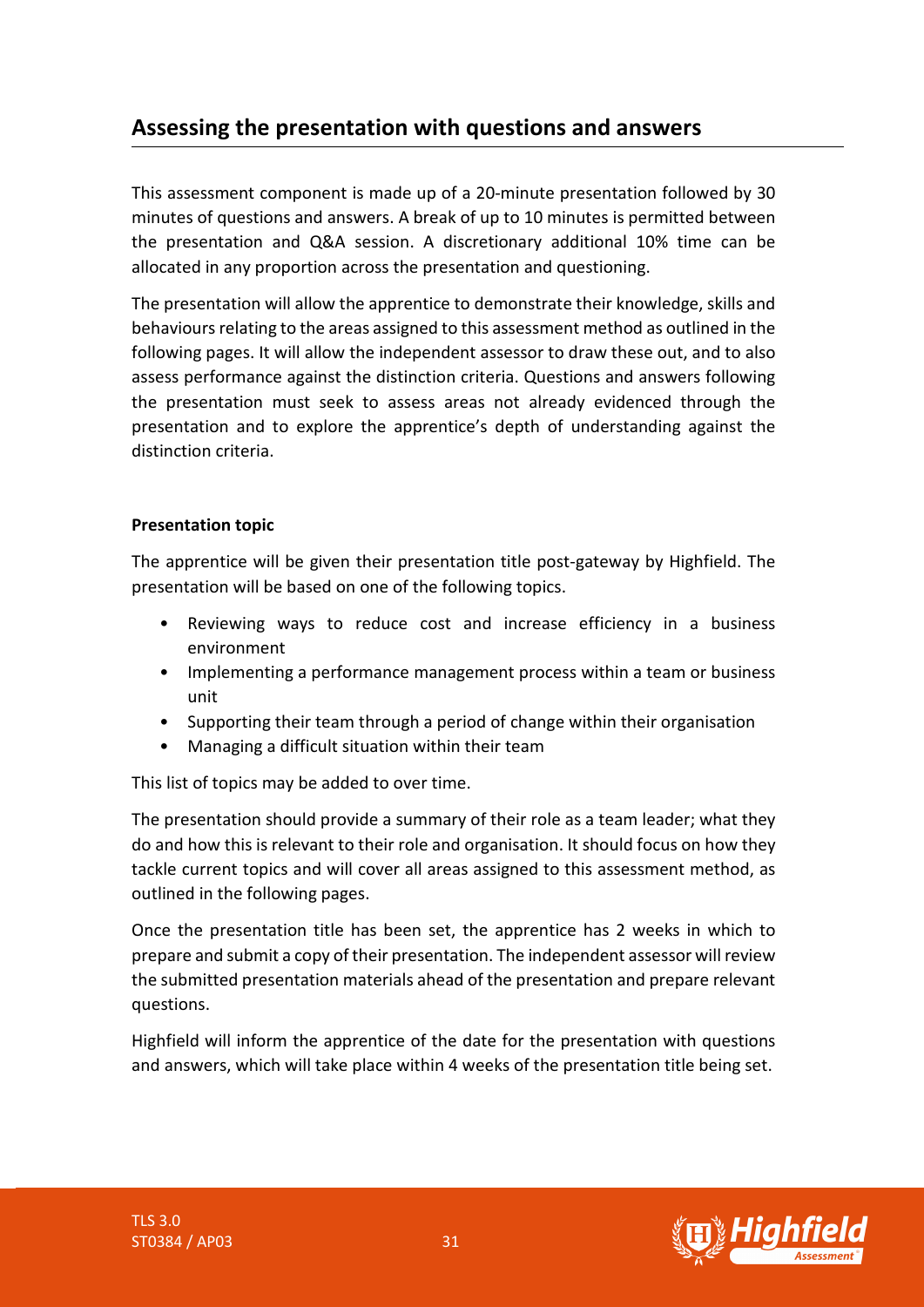#### **Presentation format**

The presentation and questioning elements must take place on a one-to-one basis between the independent assessor and the apprentice.

The apprentice should be free to use whatever medium they wish, such as a poster, slides, or handouts. The presentation will be given in a controlled environment, free from distractions and should present **only** to the independent assessor.

The apprentice will present to the independent assessor either via online video conferencing or face-to-face. If using an online platform, Highfield will ensure appropriate measures are in place to prevent misrepresentation and ensure that the apprentice is not aided in any way.

#### **Questions and answer session**

The presentation will be followed by a 30-minute question and answer session to enable discussion of the topics in greater detail and to further draw out the apprentice's ability to demonstrate how they have met the pass and distinction criteria for this assessment method.

The independent assessor will ask the apprentice a minimum of 5 questions, with one question from each of the following:

- team building and development
- communication
- organisational culture and strategy
- problem solving
- data analysis

The purpose of these questions is to confirm the apprentice's understanding of the presentation and how they have demonstrated the relevant knowledge, skills and behaviours. Follow-up questions may also be asked by the assessor to seek further clarification.

During this time, the apprentice may refer to their presentation or presentation aides when answering questions.

#### **Grading**

- To achieve a **pass**, apprentices will need to achieve all of the pass criteria.
- To achieve a **Distinction**, apprentices will need to achieve all of the pass criteria and all of the distinction criteria.

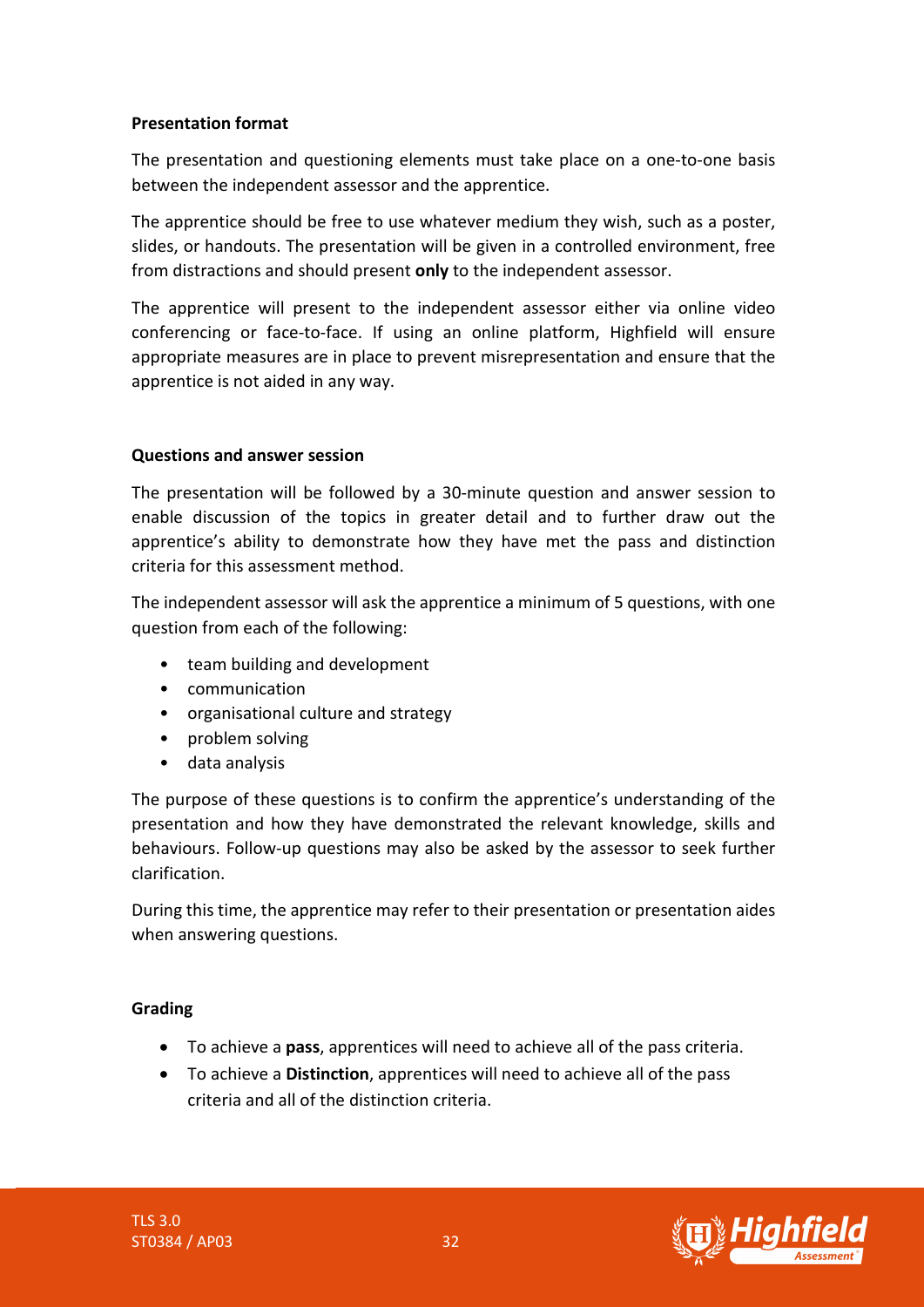#### **Before the assessment:**

Employers/training providers should:

- ensure the apprentice has been assigned and is familiar with the presentation title.
- ensure the apprentice has prepared a presentation in line with the title assigned by Highfield, to be submitted within 2 weeks of being assigned the title.
- ensure the apprentice knows the date, time and location of the assessment
- ensure the apprentice knows which team leader/supervisor criteria will be assessed (outlined on the following pages).
- encourage the apprentice to reflect on their experience and learning onprogramme to understand what is required to meet the standard and, where possible, identify real-life examples.
- be prepared to provide clarification to the apprentice, and signpost them to relevant parts of their on-programme experience as preparation for this assessment.

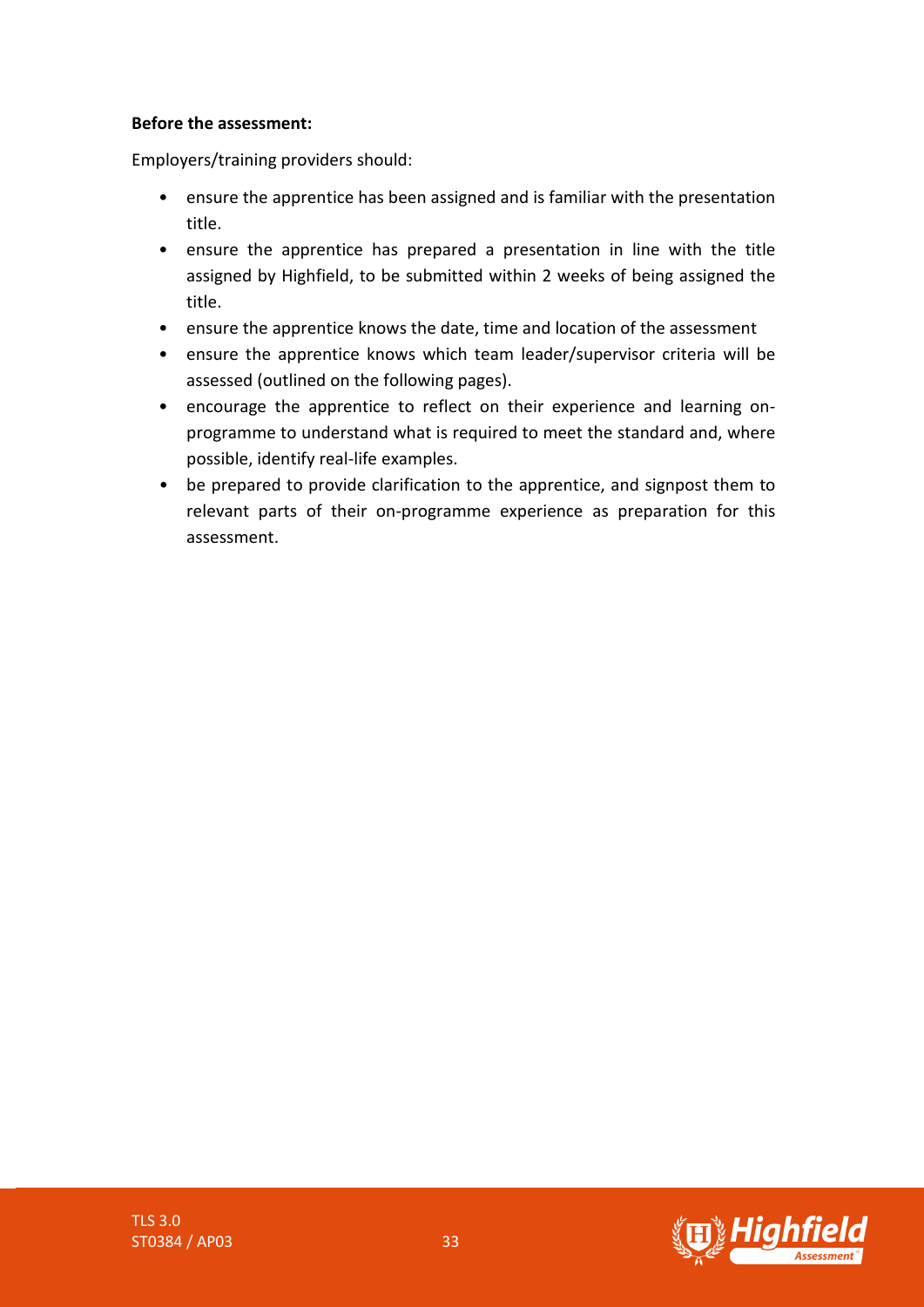### **Presentation with Q&A mock assessment**

It is the employer/training provider's responsibility to prepare apprentices for their end-point assessment, and Highfield recommends that the apprentice experiences a mock presentation and Q&A session in advance of the end-point assessment with the training provider/employer giving feedback on any areas for improvement.

In designing a mock assessment, the employer/training provider should include the following elements in its planning:

- the mock should take place in a suitable location.
- a 60-minute time slot should be available for the presentation and Q&A session (including time for a 10-minute break in between) if it is intended to be a complete mock covering all relevant standards (outlined in the following pages). However, this time may be split up to allow for progressive learning.
- consider a video or audio recording of the mock interview and allow it to be available to other apprentices, especially if it is not practicable for the employer/training provider to carry out a separate mock presentation with each apprentice.
- ensure that the apprentice's performance is assessed by a competent trainer/assessor, and that feedback is shared with the apprentice to complete the learning experience. Mock assessment sheets are available to download from the Highfield Assessment website and may be used for this purpose.
- use structured 'open' questions that do not lead the apprentice. For example:
	- o In thinking about a meeting you have chaired that went well, how did you know it had gone well?
	- o How is your organisation strategy communicated to you and your team?
	- o Using a problem you have had to solve in your role, what steps did you follow to find a resolution?
	- o How do you know when you need to adapt your communication technique?

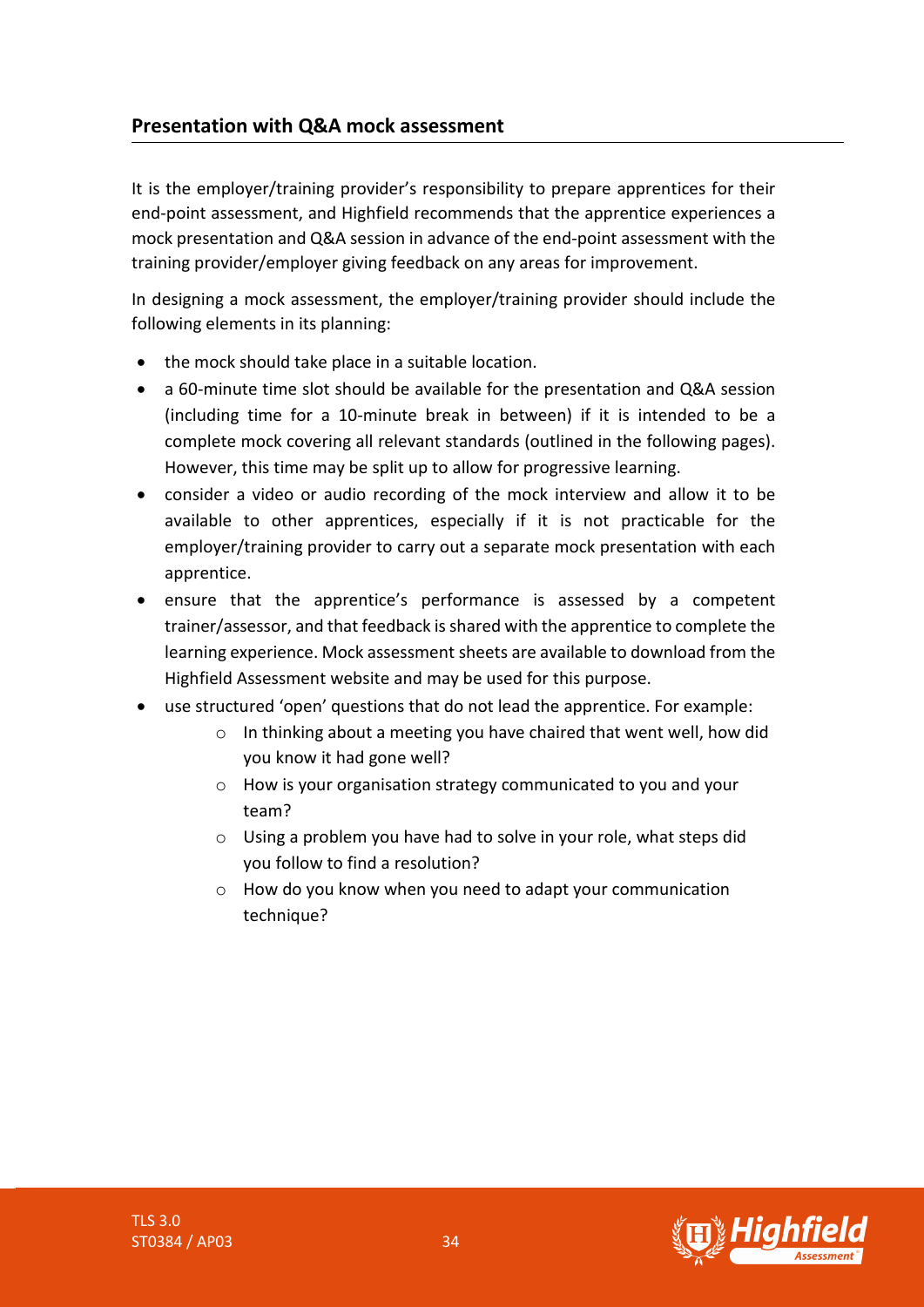### **Presentation with Q&A criteria**

Apprentices should prepare for the presentation and Q&A by reflecting on the work they have undertaken during the apprenticeship and considering the best examples to meet the criteria.

| <b>Team Building and Development</b>                                                                                                                                                                                                              |                                                                                                                                                                           |  |
|---------------------------------------------------------------------------------------------------------------------------------------------------------------------------------------------------------------------------------------------------|---------------------------------------------------------------------------------------------------------------------------------------------------------------------------|--|
| <b>Pass Criteria</b>                                                                                                                                                                                                                              | <b>Distinction Criteria</b>                                                                                                                                               |  |
| TB1 Explain how they use knowledge of<br>leadership styles and facilitation of cross-team<br>working to develop their team and individuals<br>and improve performance and how this helps<br>them to drive their team to meet their<br>objectives. | TB5 Analyse the effectiveness of appropriate<br>academic theories and models and incorporates<br>them appropriately in their approach to<br>leadership and team building. |  |
| TB2 Demonstrate how they support the<br>development of the team and manage change to<br>deliver organisational objectives, through<br>coaching and role modelling                                                                                 |                                                                                                                                                                           |  |
| TB3 Demonstrate how they support the<br>development of the team and manage change to<br>deliver organisational objectives, through the<br>use of resources and prioritising work allocation                                                       |                                                                                                                                                                           |  |
| TB4 Adapt their approach, where required, to<br>accommodate the specific needs of individual<br>team members                                                                                                                                      |                                                                                                                                                                           |  |

| <b>Communication</b>                                                                                                                                                                                                                                                                                                                                    |                                                                                                                                                                                                                                                                                                                                                                                                                             |
|---------------------------------------------------------------------------------------------------------------------------------------------------------------------------------------------------------------------------------------------------------------------------------------------------------------------------------------------------------|-----------------------------------------------------------------------------------------------------------------------------------------------------------------------------------------------------------------------------------------------------------------------------------------------------------------------------------------------------------------------------------------------------------------------------|
| <b>Pass Criteria</b>                                                                                                                                                                                                                                                                                                                                    | <b>Distinction Criteria</b>                                                                                                                                                                                                                                                                                                                                                                                                 |
| C1 Select appropriate communication manner<br>and medium to build and manage an effective<br>relationship with customers and adapt their<br>communication approach to suit their audience.<br>C2 Describe, with examples, how they have<br>chaired meetings and facilitated the<br>contributions of others<br>C3 Describe, with examples, how they have | C6 Evaluate how they build rapport with their<br>audience, including customers, and how this can<br>be negatively and positively impacted on by the<br>different communication approaches and styles<br>(e.g. verbal, non-verbal, written, visual and<br>digital/electronic)<br>C7 Regulate the flow of conversations in the<br>meetings they lead and compensate for both<br>dominant and quiet voices to be heard equally |
| presented to the team/management<br>C4 Explain how to approach challenging                                                                                                                                                                                                                                                                              |                                                                                                                                                                                                                                                                                                                                                                                                                             |
| conversations and how to raise concerns                                                                                                                                                                                                                                                                                                                 |                                                                                                                                                                                                                                                                                                                                                                                                                             |
| C5 Explain how to provide constructive feedback                                                                                                                                                                                                                                                                                                         |                                                                                                                                                                                                                                                                                                                                                                                                                             |

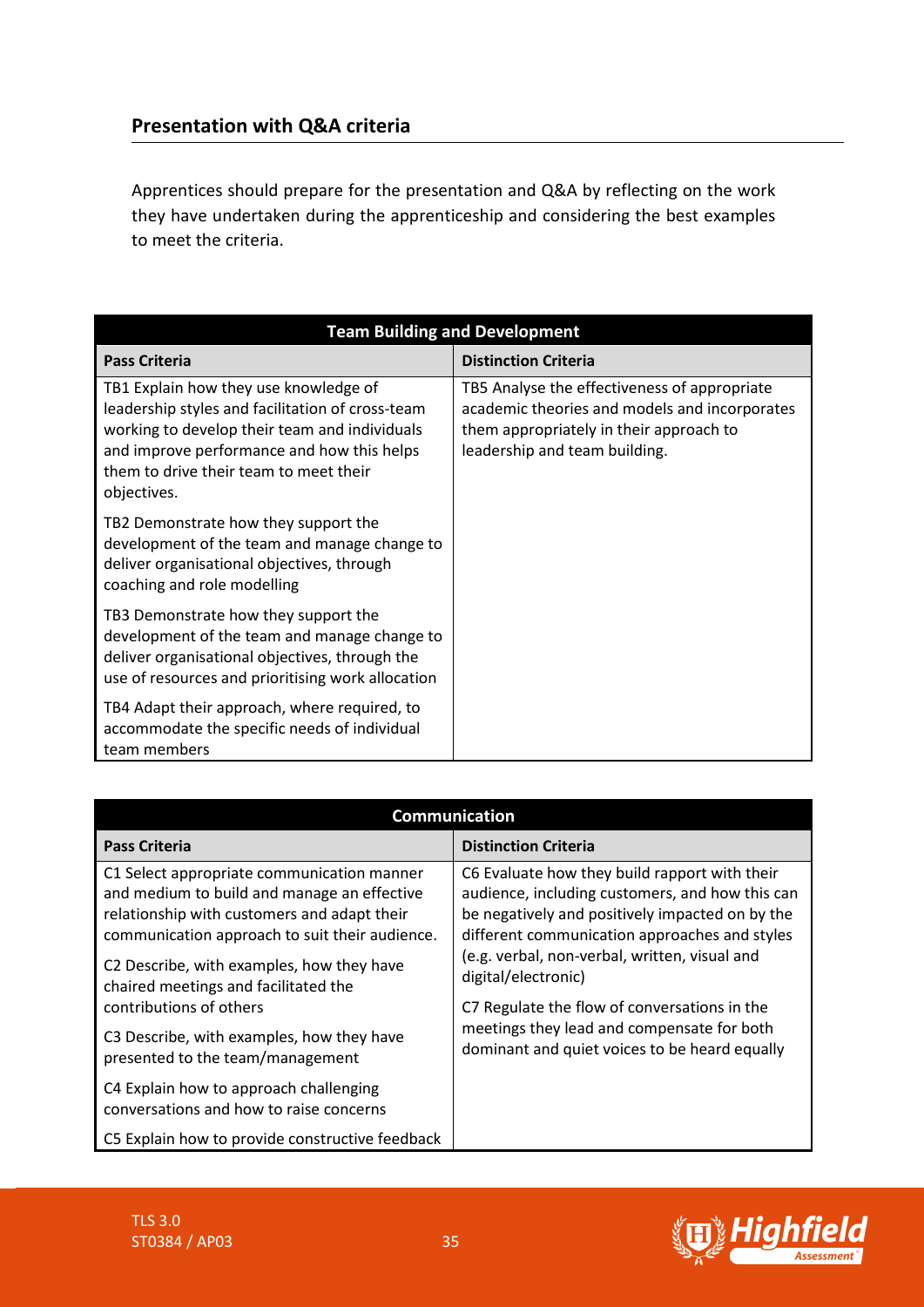| <b>Organisational Culture and Strategy</b>                                                                                                                           |                                                                                                                                                                                             |
|----------------------------------------------------------------------------------------------------------------------------------------------------------------------|---------------------------------------------------------------------------------------------------------------------------------------------------------------------------------------------|
| <b>Pass Criteria</b>                                                                                                                                                 | <b>Distinction Criteria</b>                                                                                                                                                                 |
| OC1 Explain the importance of an organisational<br>culture, what it is influenced and informed by,<br>and its responsibility to equality, diversity and<br>inclusion | OC6 Analyse how culture can affect individuals in<br>different ways and how different cultures can<br>impact on team working and strategy.<br>OC7 Explain the impact their communication of |
| OC2 Describe how an organisational strategy is<br>arrived at<br>OC3 Describe how both the strategy and culture                                                       | operational plans has had on the deliverable<br>actions for their team, and the steps they then<br>took to mitigate any adverse effects arising from                                        |
| are cascaded through an organisation                                                                                                                                 | this communication                                                                                                                                                                          |
| OC4 Describe how they remain flexible in<br>delivering the organisation's strategy                                                                                   |                                                                                                                                                                                             |
| OC5 Describe how targets are achieved and<br>outcomes monitored                                                                                                      |                                                                                                                                                                                             |

| <b>Problem Solving</b>                                                                                                                                                                                              |                                                                                                                       |
|---------------------------------------------------------------------------------------------------------------------------------------------------------------------------------------------------------------------|-----------------------------------------------------------------------------------------------------------------------|
| <b>Pass Criteria</b>                                                                                                                                                                                                | <b>Distinction Criteria</b>                                                                                           |
| PS1 Apply problem solving and decision-making<br>techniques.                                                                                                                                                        | PS10 Analyse the successes and learning points<br>from a period of change their organisation has                      |
| PS2 Explain how they take a positive and<br>adaptative approach to change within their<br>organisation                                                                                                              | experienced, and describe how the team<br>leader's role enables their team to clearly<br>understand success criteria. |
| PS3 Describe when they have shown<br>accountability for personal and team objectives                                                                                                                                |                                                                                                                       |
| PS4 Describe when they have shown resilience in<br>challenging situations                                                                                                                                           |                                                                                                                       |
| PS5 Adapt both their approach, and that of their<br>team, to operational change and challenges<br>within their organisation, escalating issues when<br>required                                                     |                                                                                                                       |
| PS6 Present strategies to implement operational<br>and/or team plans and manage resources.                                                                                                                          |                                                                                                                       |
| PS7 Identify challenges and respond to feedback<br>from their team and others to positively and<br>proactively make business and delivery<br>decisions, adapting plans and managing change<br>to identify solutions |                                                                                                                       |
| PS8 Explain approaches taken to manage<br>stakeholder and customer relationships, which<br>makes reference to emotional intelligence and<br>conflict management techniques                                          |                                                                                                                       |

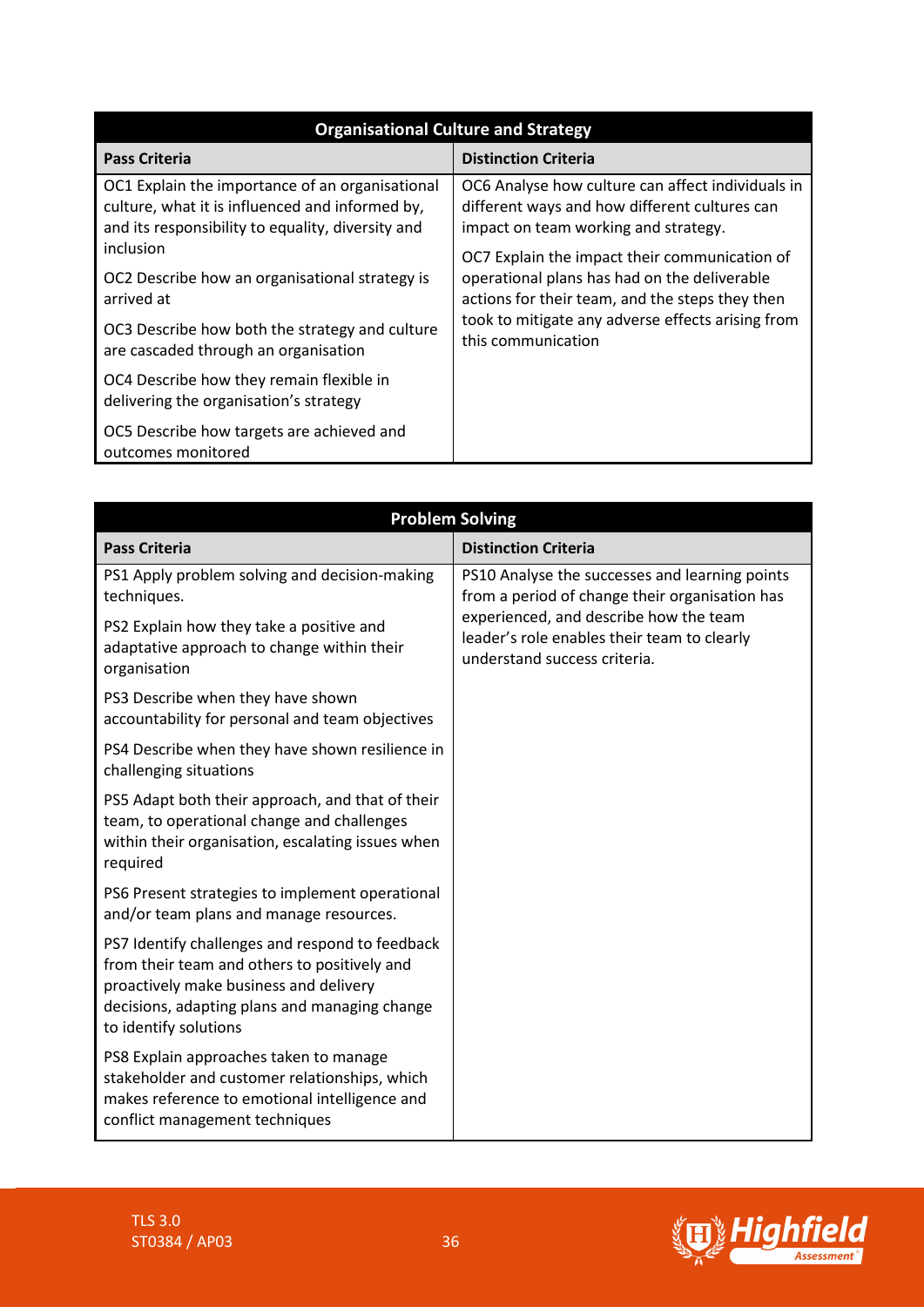| <b>Problem Solving</b>                                                                                                  |                             |
|-------------------------------------------------------------------------------------------------------------------------|-----------------------------|
| <b>Pass Criteria</b>                                                                                                    | <b>Distinction Criteria</b> |
| PS9 Describe how they work creatively,<br>innovatively and are enterprising when seeking<br>solutions to business needs |                             |

| <b>Data Analysis</b>                                                                                                      |                                                                                                                                                                                                                                   |
|---------------------------------------------------------------------------------------------------------------------------|-----------------------------------------------------------------------------------------------------------------------------------------------------------------------------------------------------------------------------------|
| <b>Pass Criteria</b>                                                                                                      | <b>Distinction Criteria</b>                                                                                                                                                                                                       |
| DA1 Use data, including collection, management<br>and analysis, to create reports which support<br>their decision making. | DA2 Evaluate how their analysis and<br>management of either qualitative or quantitative<br>data or different technologies has led, or will<br>lead, to improved quality, efficiency or<br>productivity within their organisation. |

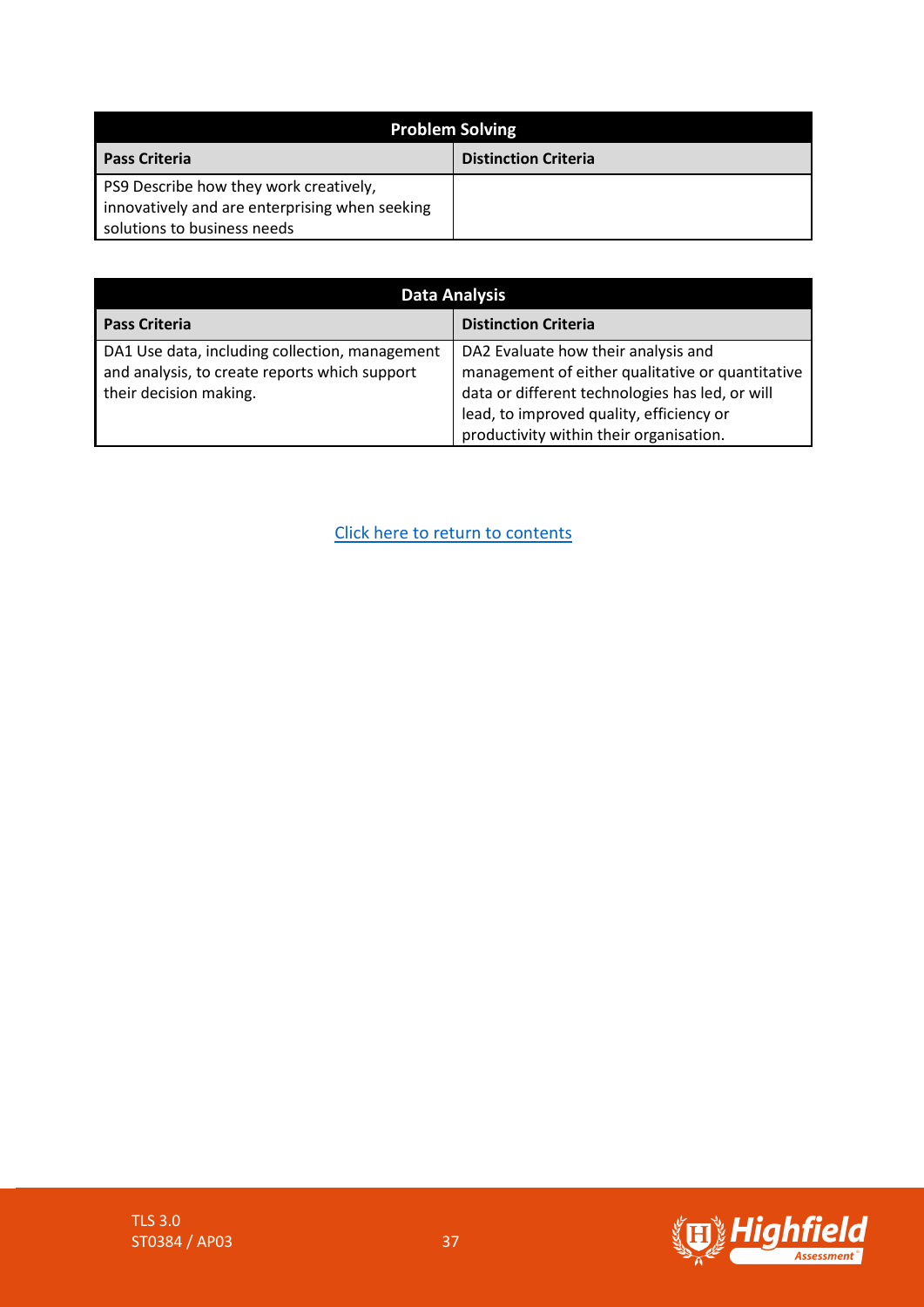# <span id="page-37-0"></span>**Assessing the professional discussion underpinned by portfolio of evidence**

The professional discussion underpinned by portfolio of evidence will last 1 hour, plus 10% at the assessor's discretion.

The professional discussion will be appropriately structured to draw out the best of the apprentice's competence and excellence and cover the areas assigned to this assessment method as shown in the following pages.

The apprentice may use their portfolio to support their responses, however, the portfolio itself will not be formally assessed. The independent assessor will have access to the portfolio in advance of the professional discussion to review its contents and prepare the questions to be asked.

Independent assessors will select 6 competency-based questions to prompt discussions from a bank of competency-based questions created by Highfield. Independent assessors may ask further questions for clarification purposes and to allow the apprentice the opportunity to cover the areas mapped to this assessment method. These questions will also be open and will not lead the apprentice.

Apprentices should be encouraged to use the STAR method when answering competency-based questions.

- Situation what was the situation?
- Task what task needed to be completed?
- Action what did you do, how did you do it and why?
- Result what was the output or outcome, and what did you learn from the situation?

#### **Grading**

- To achieve a **pass**, apprentices will need to achieve all of the pass criteria.
- To achieve a **Distinction**, apprentices will need to achieve all of the pass criteria and all of the distinction criteria.

#### **Before the assessment:**

Employers/training providers should:

- ensure the apprentice knows the date, time and location of the assessment
- ensure the apprentice knows which criteria will be assessed (outlined on the following pages).
- encourage the apprentice to reflect on their experience and learning onprogramme to understand what is required to meet the standard.

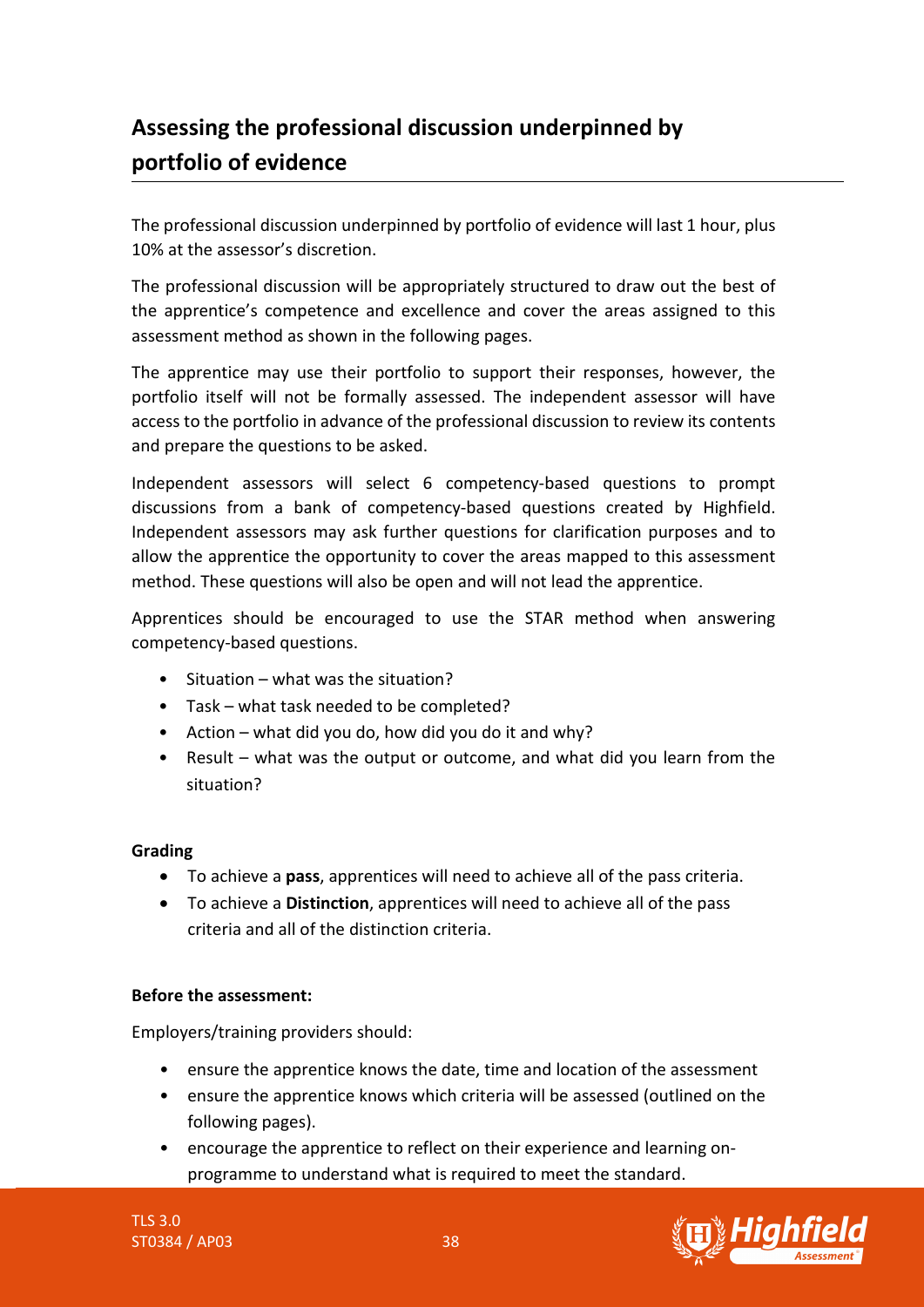- encourage the apprentice to make sure they are familiar with the contents and structure of their on-programme portfolio of evidence so that they can draw on the best piece of supporting evidence during the professional discussion in an efficient way.
- be prepared to provide clarification to the apprentice, and signpost them to relevant parts of their on-programme experience as preparation for this assessment.

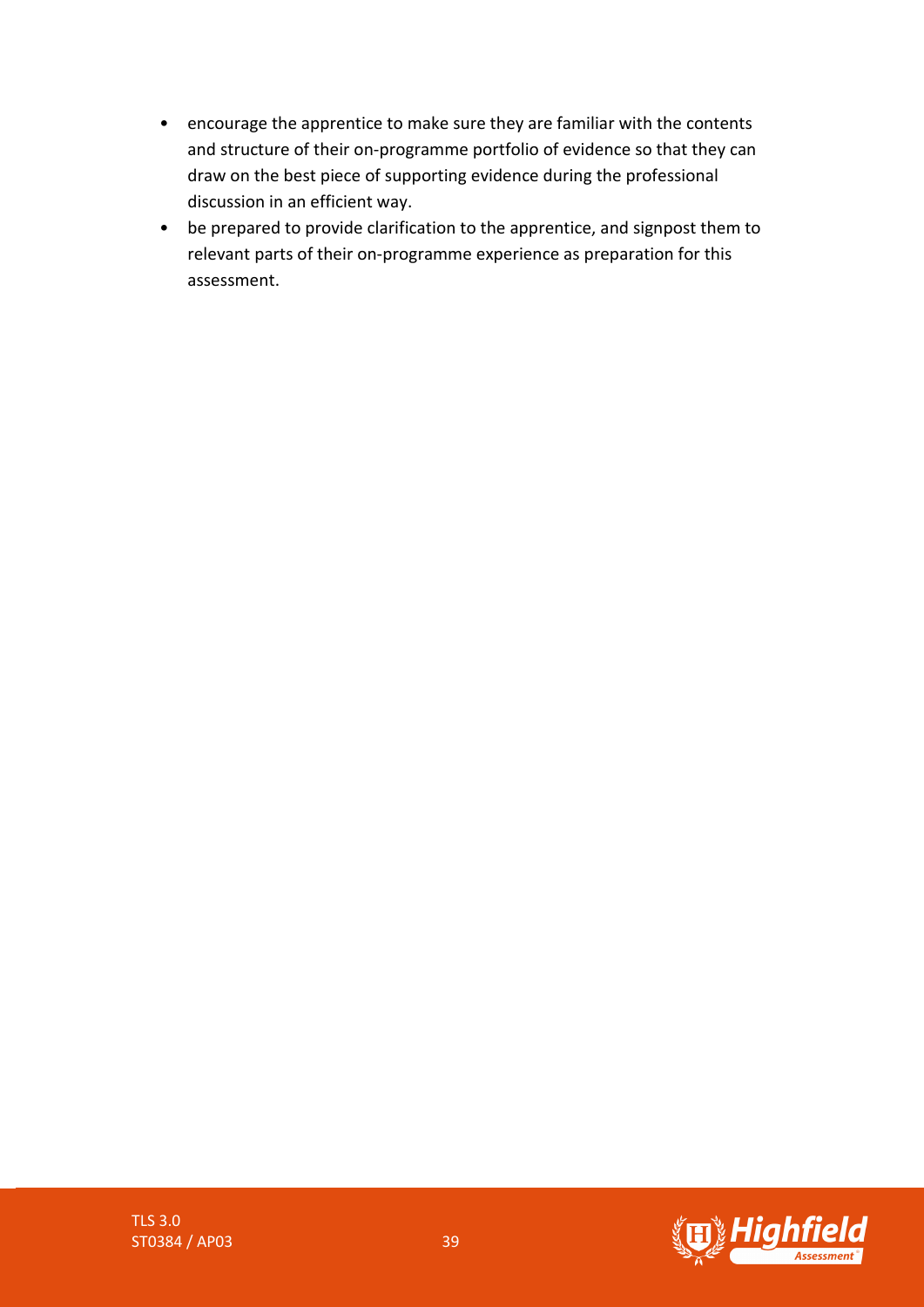### **Professional discussion mock assessment**

It is the employer/training provider's responsibility to prepare apprentices for their end-point assessment, and Highfield recommends that the apprentice experiences a mock professional discussion in preparation for the real thing. The most appropriate form of mock professional discussion will depend on the apprentice's setting and the resources available at the time.

In designing a mock assessment, the employer/training provider should include the following elements in its planning:

- the mock professional discussion should take place in a suitable location.
- a 60-minute time slot should be available to complete the professional discussion if it is intended to be a complete professional discussion covering all relevant standards. However, this time may be split up to allow for progressive learning.
- consider a video or audio recording of the mock professional discussion and allow it to be available to other apprentices, especially if it is not practicable for the employer/training provider to carry out a separate mock assessment with each apprentice.
- ensure that the apprentice's performance is assessed by a competent trainer/assessor, and that feedback is shared with the apprentice to complete the learning experience. Mock assessment sheets are available to download from the Highfield Assessment website and may be used for this purpose.
- use structured 'open' questions that do not lead the apprentice but allows them to express their knowledge and experience in a calm and comfortable manner. For example:
	- o Tell me about a time you have had to manage conflict in your role.
	- o In what ways do you make sure your team is motivated?
	- o How do you know that your team is performing effectively?
	- o How do you make sure tasks are prioritised effectively?

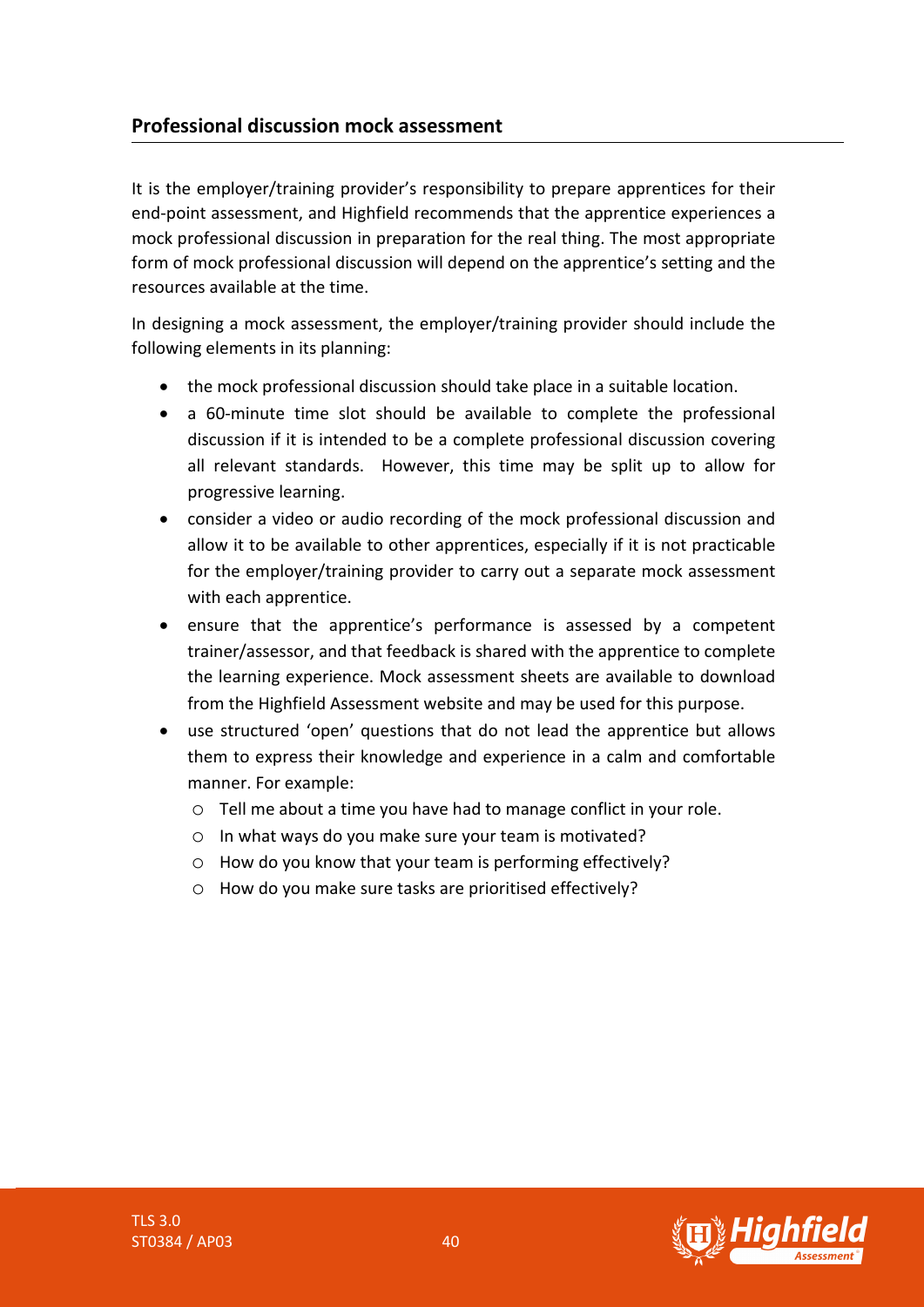Apprentices should prepare for the professional discussion by reflecting on the work they have undertaken during the apprenticeship and considering the best examples to meet the criteria.

| <b>Building a High-Performance Team</b>                                                                                                                                                                                                                                |                                                                                                                                                                                       |
|------------------------------------------------------------------------------------------------------------------------------------------------------------------------------------------------------------------------------------------------------------------------|---------------------------------------------------------------------------------------------------------------------------------------------------------------------------------------|
| <b>Pass Criteria</b>                                                                                                                                                                                                                                                   | <b>Distinction Criteria</b>                                                                                                                                                           |
| BH1 Describe how they developed a high<br>performing and motivated team by setting a fair,<br>consistent and impartial example and leading by<br>example                                                                                                               | BH6 Evaluate motivational practices and their<br>benefits and drawbacks (e.g. recognition,<br>reward, enrichment, consultation) and deploy<br>them in their approach to team building |
| BH2 Describe how they developed a high<br>performing and motivated team by setting,<br>monitoring and supporting operational and<br>personal objectives                                                                                                                | BH7 Evaluate the principles of active listening<br>and their benefits and deploy them<br>appropriately in their approach to team<br>management                                        |
| BH3 Describe how they developed a high<br>performing and motivated team by building trust<br>and using their understanding of team dynamics,<br>management models, emotional intelligence,<br>active listening and learning styles                                     |                                                                                                                                                                                       |
| BH4 Describe, with examples, when they have<br>shared good practice with, and provided<br>direction and constructive feedback to, their<br>team (and more widely) including how they<br>actively listened and were fair, consistent and<br>impartial in their approach |                                                                                                                                                                                       |
| BH5 Explain how they have built trust within and<br>across the team, managed conflict and<br>demonstrated effective influencing and<br>negotiation skills                                                                                                              |                                                                                                                                                                                       |

| <b>Project Management</b>                                                                                                                 |                                                                                                                                |
|-------------------------------------------------------------------------------------------------------------------------------------------|--------------------------------------------------------------------------------------------------------------------------------|
| <b>Pass Criteria</b>                                                                                                                      | <b>Distinction Criteria</b>                                                                                                    |
| PM1 Explain the project lifecycle and how they<br>have employed relevant project management<br>tools to deliver a project against targets | PM4 Evaluate how they have adapted known<br>project management tools and approaches to<br>suit the needs of their organisation |
| PM2 Explain how they have taken effective<br>actions to monitor and manage resources, risks<br>and budget to deliver a project            |                                                                                                                                |